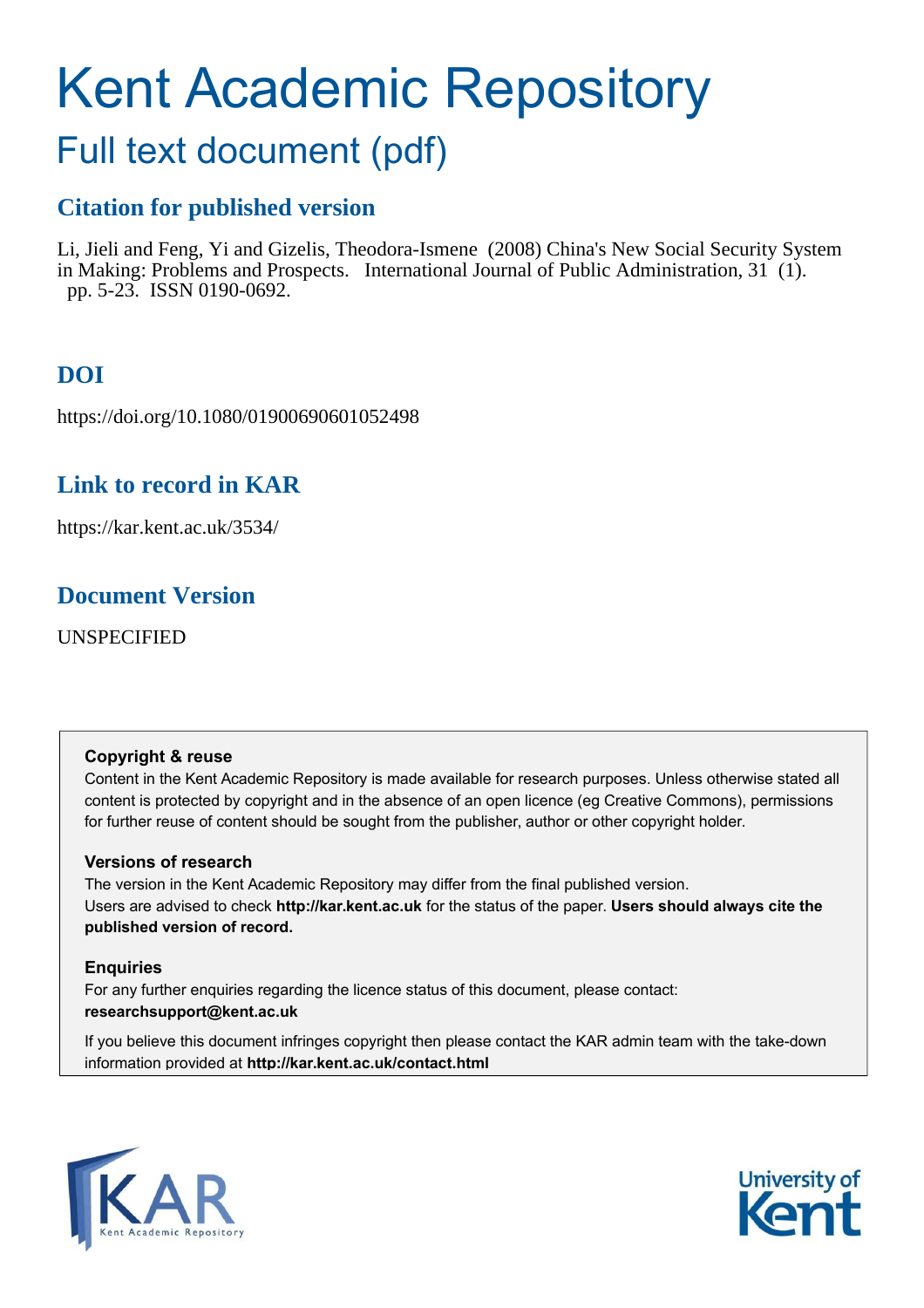This article was downloaded by:[Gleditsch, KS] On: 16 May 2008 Access Details: Sample Issue Voucher: International Journal of Public Administration [subscription number 793162413] Publisher: Taylor & Francis Informa Ltd Registered in England and Wales Registered Number: 1072954 Registered office: Mortimer House, 37-41 Mortimer Street, London W1T 3JH, UK



Social Security System in the Making: Problems and Prospects', International Journal of Public Administration, 31:1, 5  $-23$ 

To link to this article: DOI: 10.1080/01900690601052498 URL: <http://dx.doi.org/10.1080/01900690601052498>

#### PLEASE SCROLL DOWN FOR ARTICLE

Full terms and conditions of use: <http://www.informaworld.com/terms-and-conditions-of-access.pdf>

This article maybe used for research, teaching and private study purposes. Any substantial or systematic reproduction, re-distribution, re-selling, loan or sub-licensing, systematic supply or distribution in any form to anyone is expressly forbidden.

The publisher does not give any warranty express or implied or make any representation that the contents will be complete or accurate or up to date. The accuracy of any instructions, formulae and drug doses should be independently verified with primary sources. The publisher shall not be liable for any loss, actions, claims, proceedings, demand or costs or damages whatsoever or howsoever caused arising directly or indirectly in connection with or arising out of the use of this material.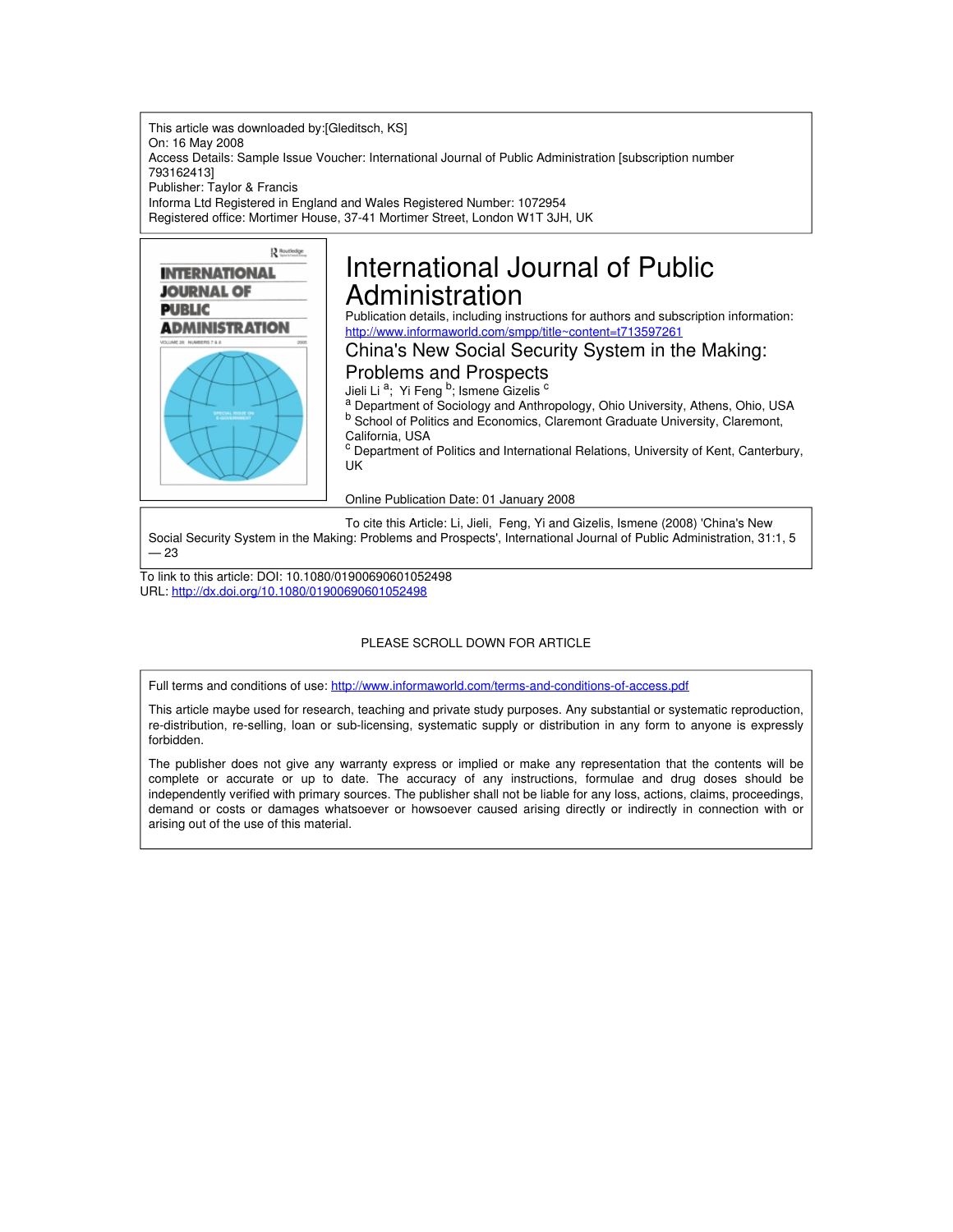*Intl Journal of Public Administration*, 31: 5–23, 2008 Copyright © Taylor & Francis Group, LLC ISSN 0190-0692 print / 1532-4265 online DOI: 10.1080/01900690601052498



# LPAD 0190-06921532-4265 Intl Journal of Public Administration, Vol. 31, No. 1, October 2007: pp. 1–32 Administration **China's New Social Security System in the Making: Problems and Prospects**

#### China's New Social Security System Li, Feng and Gizelis **Jieli Li**

Department of Sociology and Anthropology, Ohio University, Athens, Ohio, USA.

#### **Yi Feng**

School of Politics and Economics, Claremont Graduate University, Claremont, California, USA

#### **Ismene Gizelis**

Department of Politics and International Relations, University of Kent, Canterbury, UK

**Abstract:** China's welfare regime has been historically characterized by its structural arrangement, distinguishing itself from that of many other countries. The major difference lies in the efforts made by the Chinese government to build up a social safety-net to be compatible not merely with societal needs but more critically with its unique political structure to ensure its legitimacy and stability are unchallenged. We argue that while ensuring political stability continues to remain as a policy priority, China's current welfare restructuring is being confronted by freed-up market forces that make it more difficult to acheive a delicate balance between where the needs are and how resources are allocated.

**Keywords:** resource, social security system, institutional constraints, welfare transfer

#### **INTRODUCTION**

In the current literature on the welfare state, there has been an increased consensus among social scientists that there is no unified model of social security systems in the world and the European and North American models are found to be unfit to Asian countries, and the cases are even more varied among the developing countries.  $\left[1\right]$  Social security system is in the making in China — a

Address correspondence to Jieli Li, Center for International Studies, Yamada International House, Ohio University, 56 E. Union Street, Athens, OH 45701, USA; E-mail: lij@ohio.edu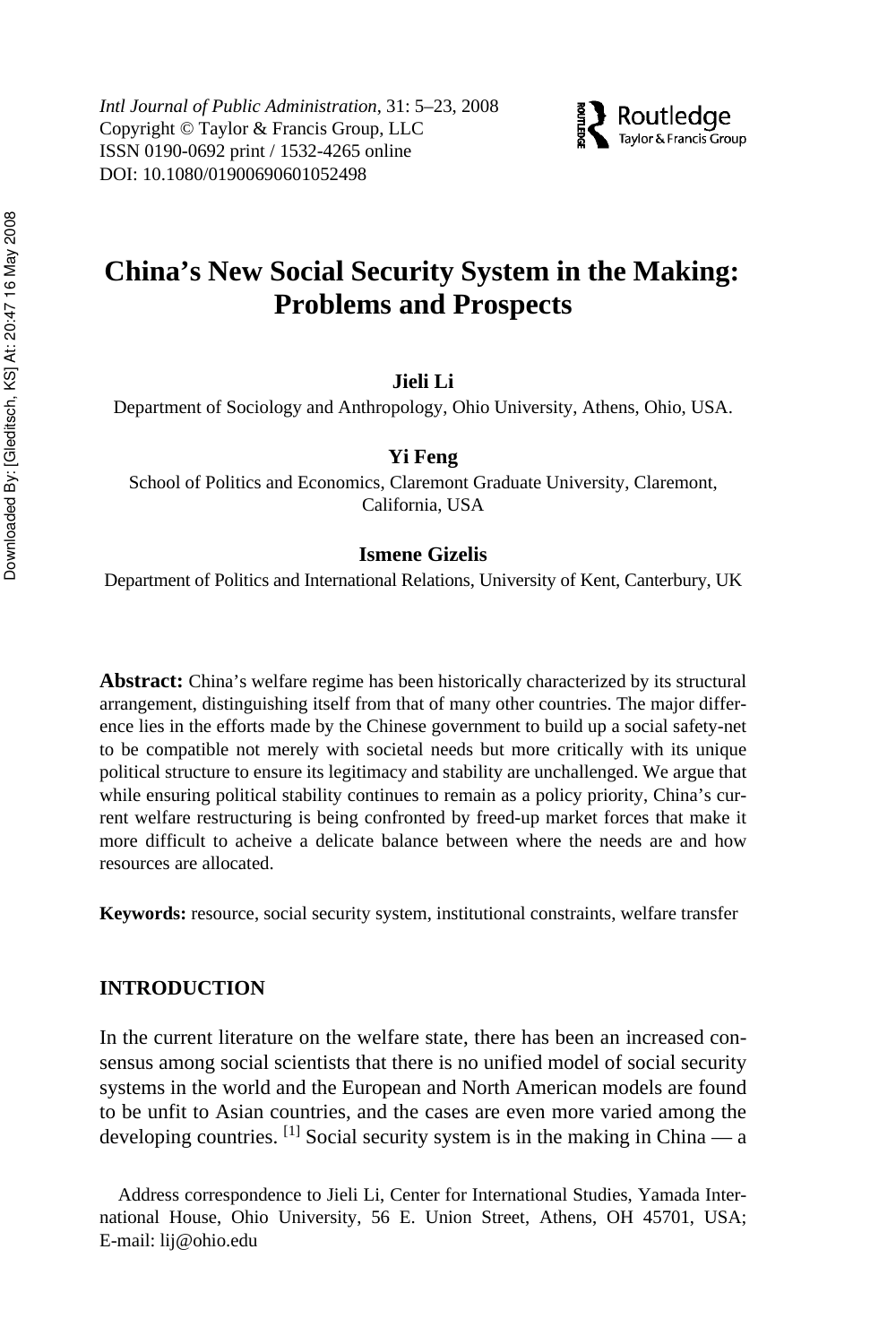new social institution of public service is emerging as a result of great societal transformation of the past three decades. The Chinese central government's efforts to construct a new social welfare system are apparently motivated by three basic needs. First, China's current transitional economy has made the traditional labor insurance system (from the 1950s to the 1970s) ineffective or even obsolete, as both the capital market and labor market become liberalized.

Second, the state-enforced one-child family planning policy, along with fast-paced economic reforms, led to an unprecedented high velocity of demographic change, making the traditional extended family structure give way to small-size, nuclear households, resulting in a family infrastructure conspicuously losing its once well-established ground for elderly support. Third, economic restructuring has brought with it massive involuntary unemployment (particularly in Northeast region where large sate-owned enterprises concentrated), high medical costs, growing income inequality and stratification, thereby generating an immediate urgency for the state to create a safety-valve mechanism in order to cope with public frustrations and grievances.

From the sociological perspective, the making of social security system in China is not just an economic policy of public service, but more importantly a political choice that is much needed to maintain the state legitimacy and societal stability. Yet, to build up a comprehensive social security system is an arduous task considering China's limited resources, huge population, and the economic disparities between the urban and rural as well as coastal and inland regions. This article is therefore intended to explore what makes China's welfare regime a distinctive institution in historical-comparative context, and where the major problems stand in the way of its restructuring or rebuilding, and what prospects it will hold for the future.

#### **BRIEF HISTORICAL REVIEW: PAST AND PRESENT OF CHINA'S SOCIAL WELFARE STRUCTURES**

The first question that needs to be addressed is how China retained its political stability and why it did not experience uncontrollable social turmoil in the preeconomic reform years (before 1980). In other words, on what kind of social welfare system did the Chinese government rely to keep societal stress manageable? The answer to this question is important because it facilitates an understanding of historical context in which the current problems are anchored. China's pre-reform social welfare system was gradually developed in the period from the 1950s through 1960s. The system became workable not because of its own self-sustaining mechanism as a public service sector, but mainly because the system was operated under the highly centralized administrative arrangements that strictly separated urban and rural regions through household registration. Additionally, under the command or planned economy, the state's finance priority was given to industrial urban regions in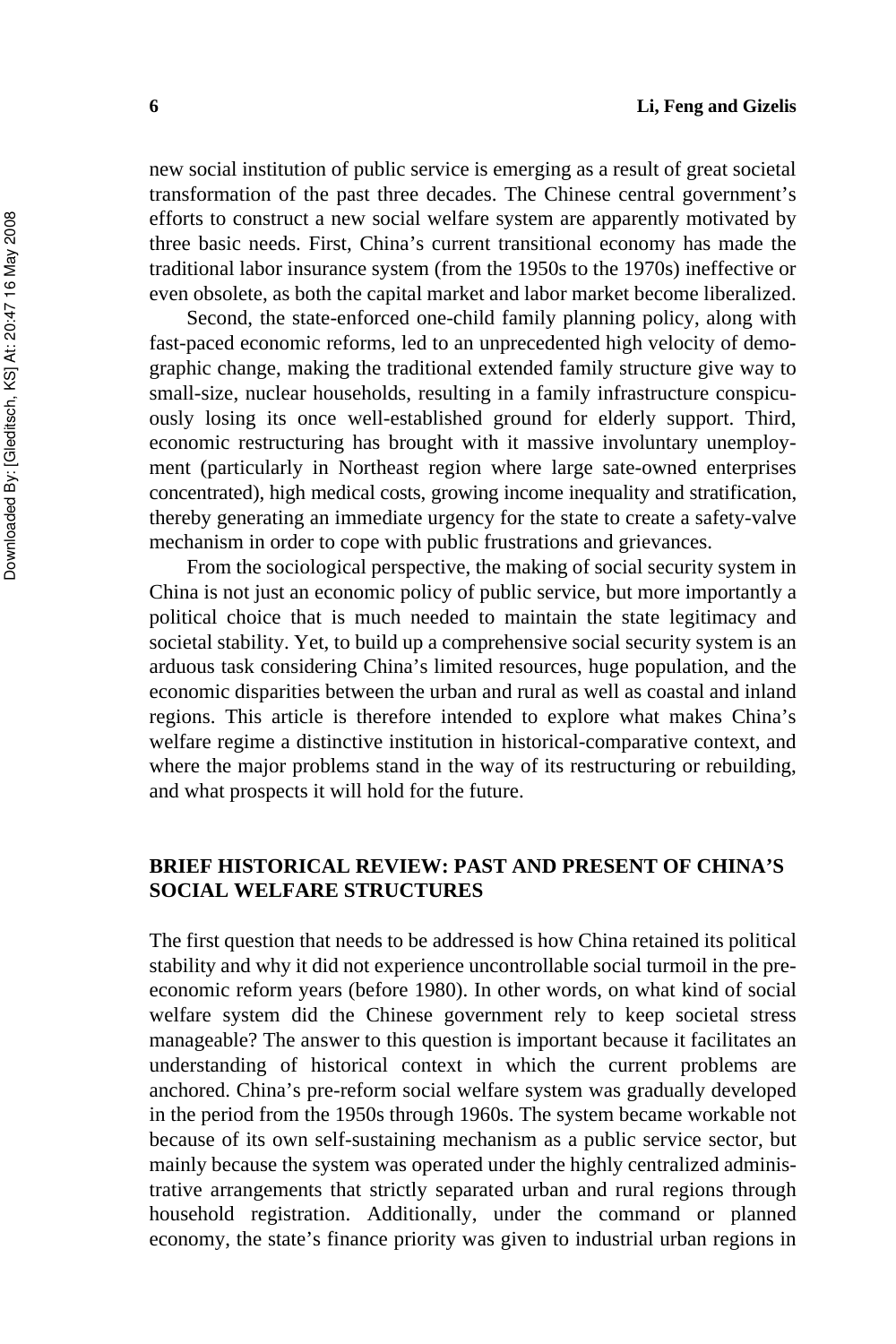terms of social security benefits coverage. In contrast, the rural population had no similar coverage guaranteed by the state.

In general, the principal feature of China's old social security system was characterized by "planning" in two subsystems: one was the urban system, and the other the rural system.<sup>[2]</sup> Under the coverage of the urban system, employees of the government organizations and state-owned enterprises (SOEs) were protected by the labor insurance that provided the benefits of disability, unemployment, maternity, medical care, and old-age pensions. Parallel to the benefits offered to state employees, however, there existed a less generous insurance for employees of urban collectively owned enterprises (COEs), and its benefit coverage was not as comprehensive as employees of SOEs. Yet they both followed "pay-as-you-go" format.

Labor insurance did not extend to rural areas; state-financed welfare provisions were primarily concentrated on natural-disaster relief, and social assistance to poor villages and destitute households, mostly in emergency situations. Like many other countries in agricultural economy, the extended family structure assumed the major role of old-age support upholding both moral and economic obligations for adult children to take care of their elderly parents. Medical care insurance in rural areas rested merely on collective funds established by villagers themselves, and the supply of such funds depended largely on the financial abilities of localities. In the mid 1960s, attempting to cope with the shortage of rural medical care, China launched a state-financed campaign to train home-grown "barefoot doctors." Because of financial constraints, the campaign, impressive but short-lived, failed to fundamentally narrow the cap between urban and rural areas.

Administratively speaking, the old system functioned as a closed system with welfare programs operating independent of each other along the demarcation lines drawn between the urban and rural regions. As a result of the tilt of resource distribution toward the welfare of industrial-urban regions, the tension between the rural population and urban population increased, and the state finance, while in poor management under a planned economy, became unbearable in supporting urban welfare programs. In addition, the old centralized social welfare system was largely sustained at the expense of personal economic wellbeing. For example, in order to cope with the state's financial strain, an across-the-board salary freeze was imposed against people's will from 1965 until 1978.<sup>[3]</sup> With the deterioration of national economy, the old social security system was almost on the brink of collapse by the 1970s.

The reforms implemented since 1979 have greatly changed the landscape of China. Economic restructuring, in particular, has greatly freed up the market forces. As a result of decentralization, the old social arrangements were severely weakened, and even in disarray. Along with the change comes the incompatibility of the old social security system with a new socioeconomic infrastructure. First of all, the economic reforms have loosened up the house registration barriers between the urban and rural areas. The relocation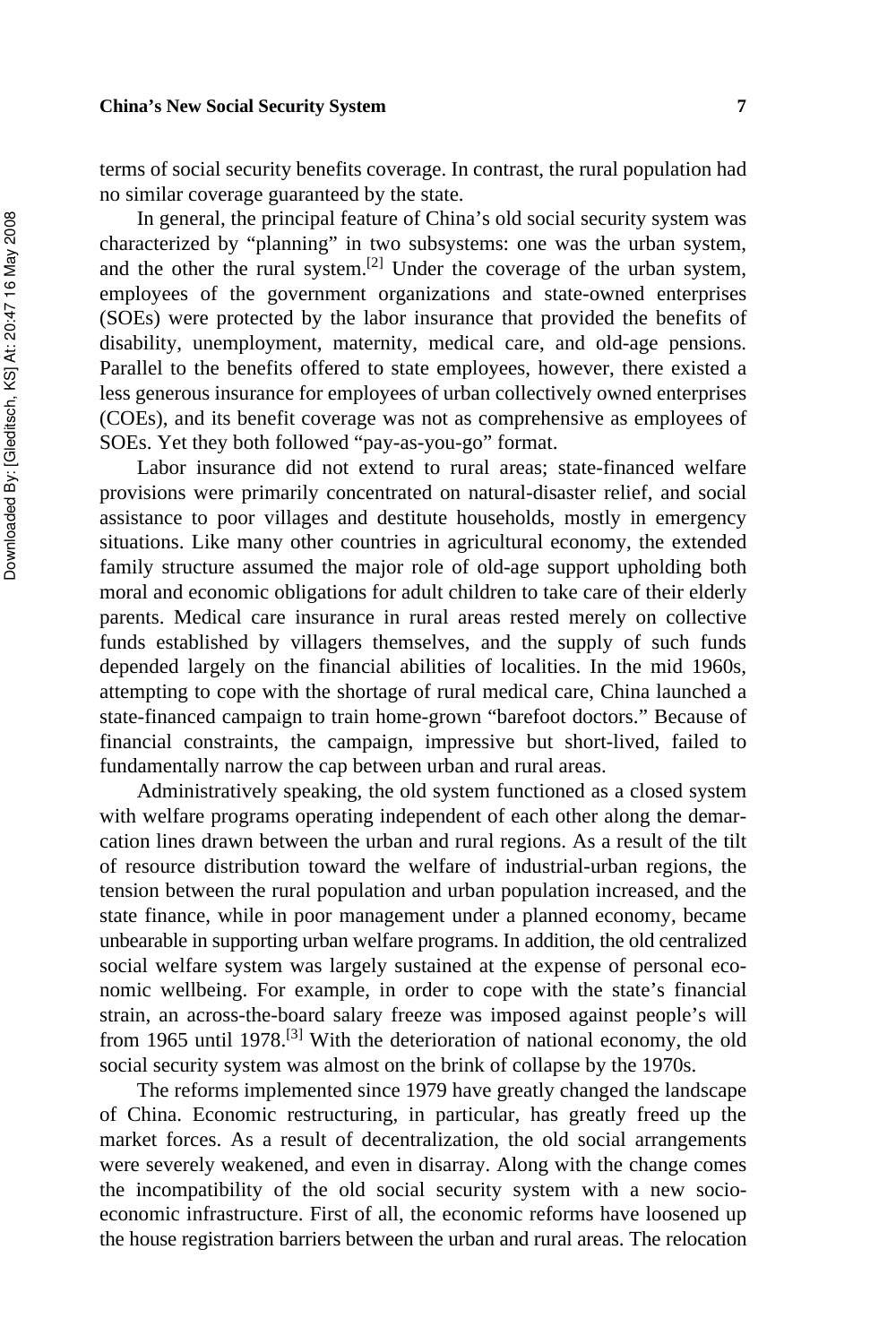of rural population to urban labor market led to fast growth of what is called "floating population," a new social category that falls ironically into neither urban nor rural registrations. Secondly, the reorganization of state-owned enterprises that includes the possibility of bankruptcy through open market competition has resulted in massive involuntary unemployment in cities — a new social problem caused by China's transformation from a planned economy to a market economy.

Third, the market dynamics generated through economic reforms released a strong force of privatization in various industries as well as urbanization in coastal regions; and an immediate result of such changes is conspicuous in some rural areas in which peasants are freed from their farming and become employees of local industries (many of them are temporary workers). The shift of the rural labor force to non-agricultural activities has brought with it the risk of unemployment and retirement at a particular age and the rising numbers of migrants. For those peasants, the land on which they traditionally relied for survival would be no longer available to them when they face lay-offs or reach the retirement age.

Because of the growth of this new group, some scholars even claimed that the actual number of China's peasant population should be 250 million instead of the commonly thought 900 million.<sup>[4]</sup> Full labor insurance to this portion of the population is almost non-existent; so far most of them work as cheap laborers without protection. If the above data are accurate, then the demographic trend caused by structural changes demonstrates the urgent needs for social security to incorporate this growing number of people.

These factors create enormous pressure on the Chinese government to build up a new social security system to ease the social tension. In the past decade, gradual steps have been taken to design new social welfare programs that fit into the new socio-economic infrastructure. The new system is intended to be comprehensive, encompassing all social categories, but focusing on unemployment benefits, medical care, and old-age insurance.

The real change started in 1991 when the state council of China issued an official document on reforming the old pension system for the state employees. The new scheme laid the ground for China's future social security system, shifting its operating format from "pay-as-you-go" system to a combination of social financing with individuals' income contributions. The principal feature of the new social security system lies in a search for multiple sources of funds, involving not only state finances but also other social supportive networks including commercial insurance companies. In contrast to the old system that was operated on the administration shared by more than twenty government agencies, the new system is managed by a new government agency called the Ministry of Labor and Social Security. Established in 1998, the Ministry is designed to eliminate the inefficiency and elusiveness in responsibility and accountability regarding the management of diverse welfare programs so as to facilitate welfare transfer.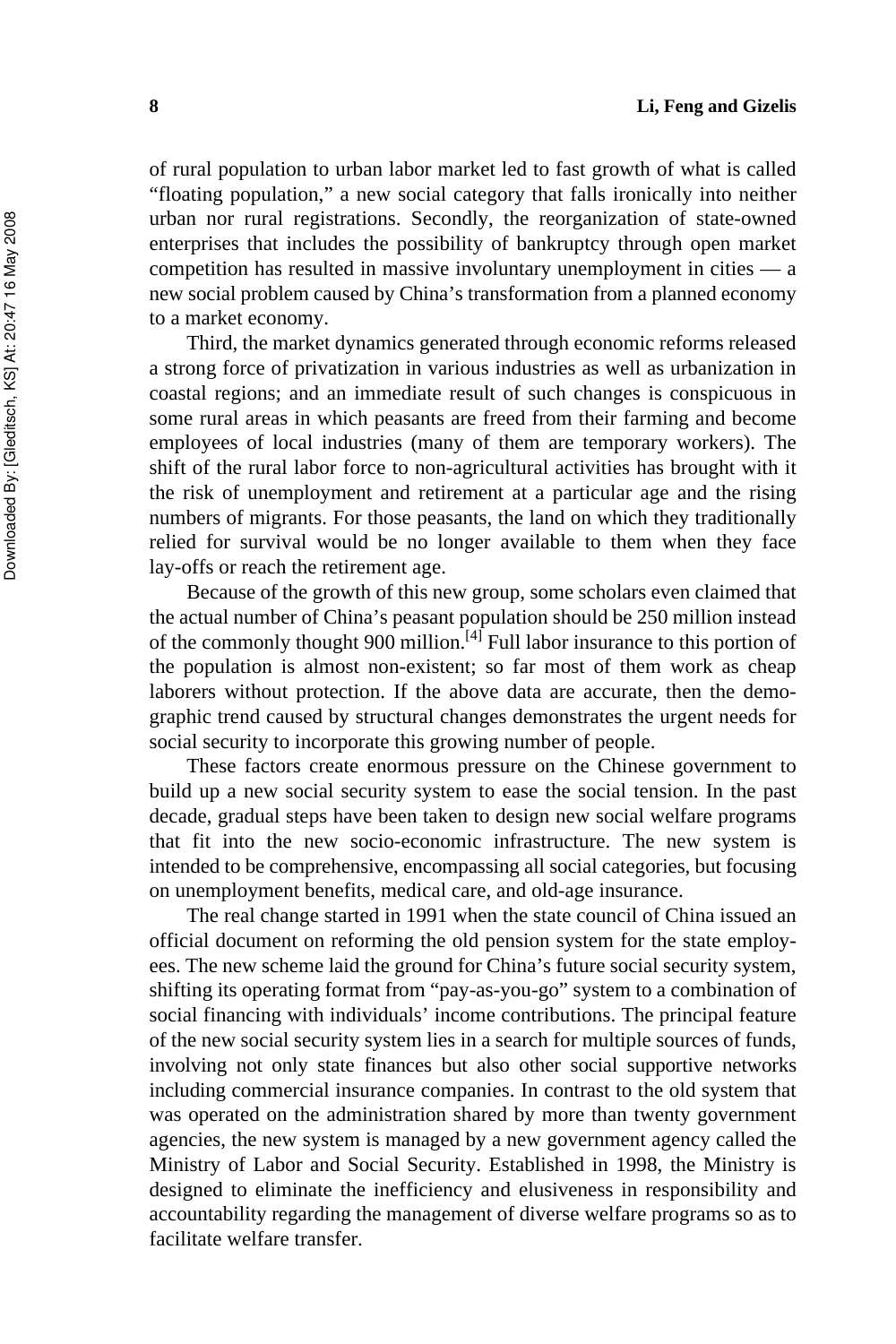To substantiate the move toward a new social security system, in January 1999, China's State Council issued two other important official documents: one was on regulations of social insurance funds, and other on regulation of unemployment benefits. At the same time, the newly established Ministry of Labor and Social Security issued six supplementary regulations pertaining to medical insurance. By the end of 1999, branch offices of labor and Social Security came to be established in all provinces throughout the nation with its task force centering on cities, towns and coastal rural areas.

And yet since the coordination of various social welfare programs in China has historically involved complex and even intricate relationships that exist across government agencies, it will be no easy task to disentangle such relationships due to the resistance from the self-interests of state bureaucrats who care more about a short-term benefits than a long-term gains. In addition, the existing structural strains that have already slowed down the reform of those less productive SOEs would make resource distribution for proportional welfare transfer more difficult. Lessons learned from the experiences of other countries indicate that whether or not a comprehensive social security scheme can be successfully implemented relies critically on how well a balance can be achieved between the redistribution of the state's resources and welfare transfer in society, and furthermore how well this balance can be maintained without disrupting a long-term economic growth and political stability.

#### **THEORETICAL DISCUSSION: HOW TO ACHIEVE A BALANCE AMONG RESOURCE REDISTIBUTION, WELFARE TRANSFER, AND LONG-TERM ECONOMIC GROWTH AND POLITICAL STABILITY**

In a strict political sense, social welfare as a social institution serves as a mechanism of societal integration and political stability. From this perspective, a country, the developed or the developing, is no exception in terms of its efforts to implement social welfare policies. Thus, social security as an institution tailored to social needs plays a crucial role in mitigating societal stress in order to promote political stability because social welfare distributes either direct funds or services in-kind to secure the working people from such contingencies as involuntary unemployment, sickness and injuries, maternal leaves, and old age retirement.

The welfare state as an institutional framework was initially established to build up consensus within the population by way of redistributing resources. Welfare transfers are only one of the many mechanisms that governments posses in redistributing resources. The welfare state as an institutional framework is at the core of the interaction between economic growth and economic equity, reflecting social justice.<sup>[5]</sup> Despite common beliefs regarding the damaging side-effects of welfare states, there are indications in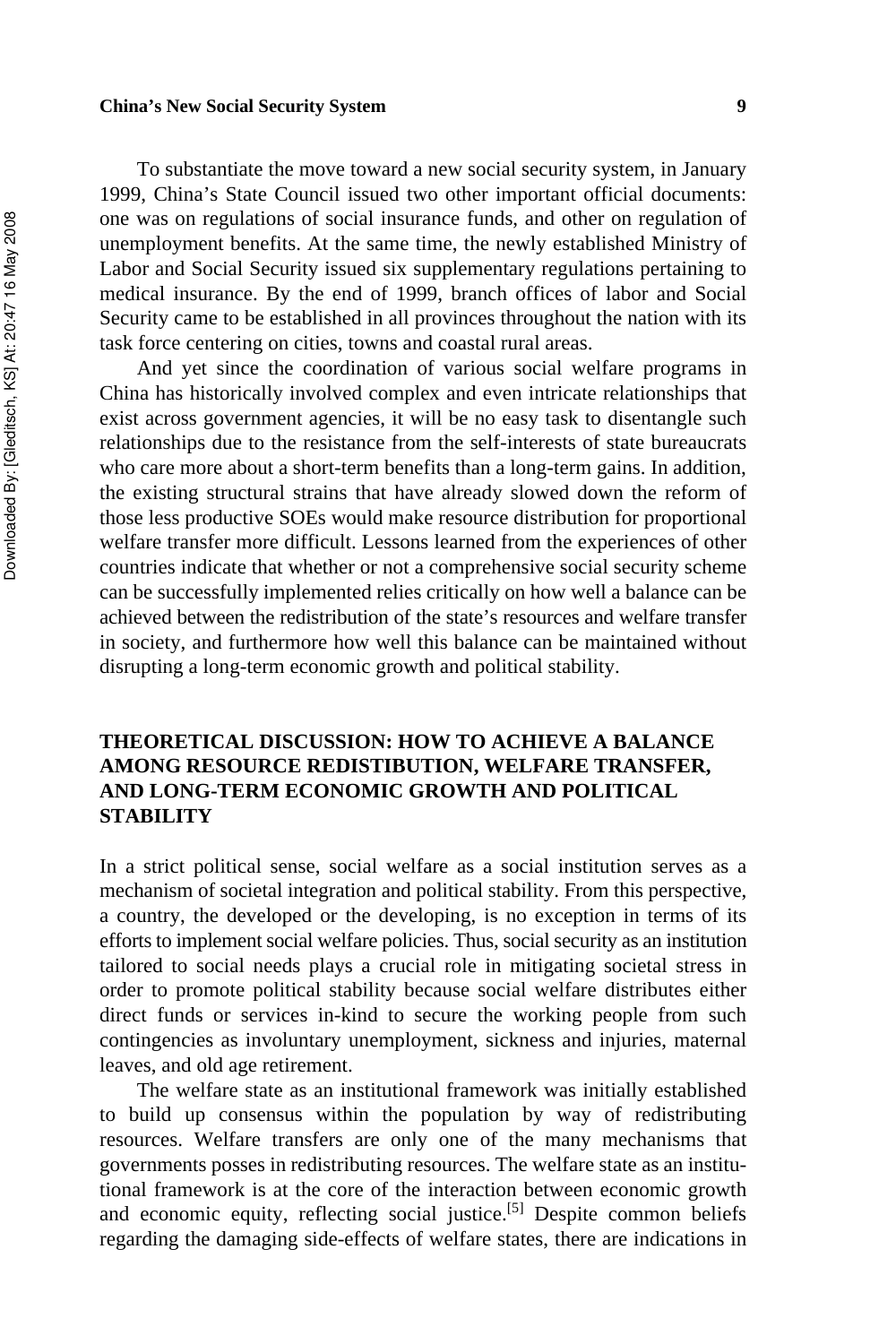the literature that equity and efficiency can coexist as goals, and that equity can stimulate long-term economic growth.

In general, as far as the mechanisms of social security system are concerned, sociologists tend to seek approaches to social equity that can be achieved through the redistribution of surplus resources, political scientists regard welfare transfer and social security as a means of political survival for the incumbent, and economists turn to the market for more resources, emphasizing economic efficiency on the supply side as the key to reducing social inequality. The three views, however, are in fact not contradictory but rather complementary to each other, all recognizing that social security system is an indispensable means of reducing social tensions and promoting overall stability. Apparently, this is the rationale behind almost all well-known forerunner welfare programs such as the first social security legislation in Bismarck Germany in 1881 aimed at winning the loyalties of working class, and the Social Security Act in the United States in 1935, designed to cope with rising public grievances as the result of the Great Depression.

The core of the western welfare state has been political and social security, as well as equality. In the modern welfare state, social security has been associated with the expansion of social rights and comprehensive social citizenship. Both elements are associated with social inclusion and policies. The basic assumption of all relevant research is that governments use the welfare state programs to integrate segments of the population under the sweeping concept of "social citizenship." Thus, the most critical function of a social security system is to protect the political system against disruptive changes. Political instability is often the outcome of an unequal distribution of economic and political power within the society.

Welfare institutions intervene and alter the original allocation of resources in the society. The government mitigates social grievances to promote political stability, interfering with the efficient but often socially unacceptable distribution of income in the market.<sup>[6]</sup> Despite the popular view that welfare payments mainly assist the poor, these payments are only a small portion of government transfers. Thus, in many cases the term "social security spending" is preferred to "welfare state" to delineate the role of social security in maintaining a minimum income level,  $[7]$  and social security system itself generally evolves around three primary goals of welfare programs: redistribution, efficiency, and social cohesion.

Redistribution targets the promotion of equality or social justice. Any time that the issue of inequality is embraced, it is presumed that the state is going to intervene in the process of redistributing resources. Ironically, the quest for social security dates back to the liberal arguments for individual freedom and limited action by the state. It is only the state, however, that can provide social security and welfare programs. The state is the only institutional mechanism in modern society that can provide a form of collective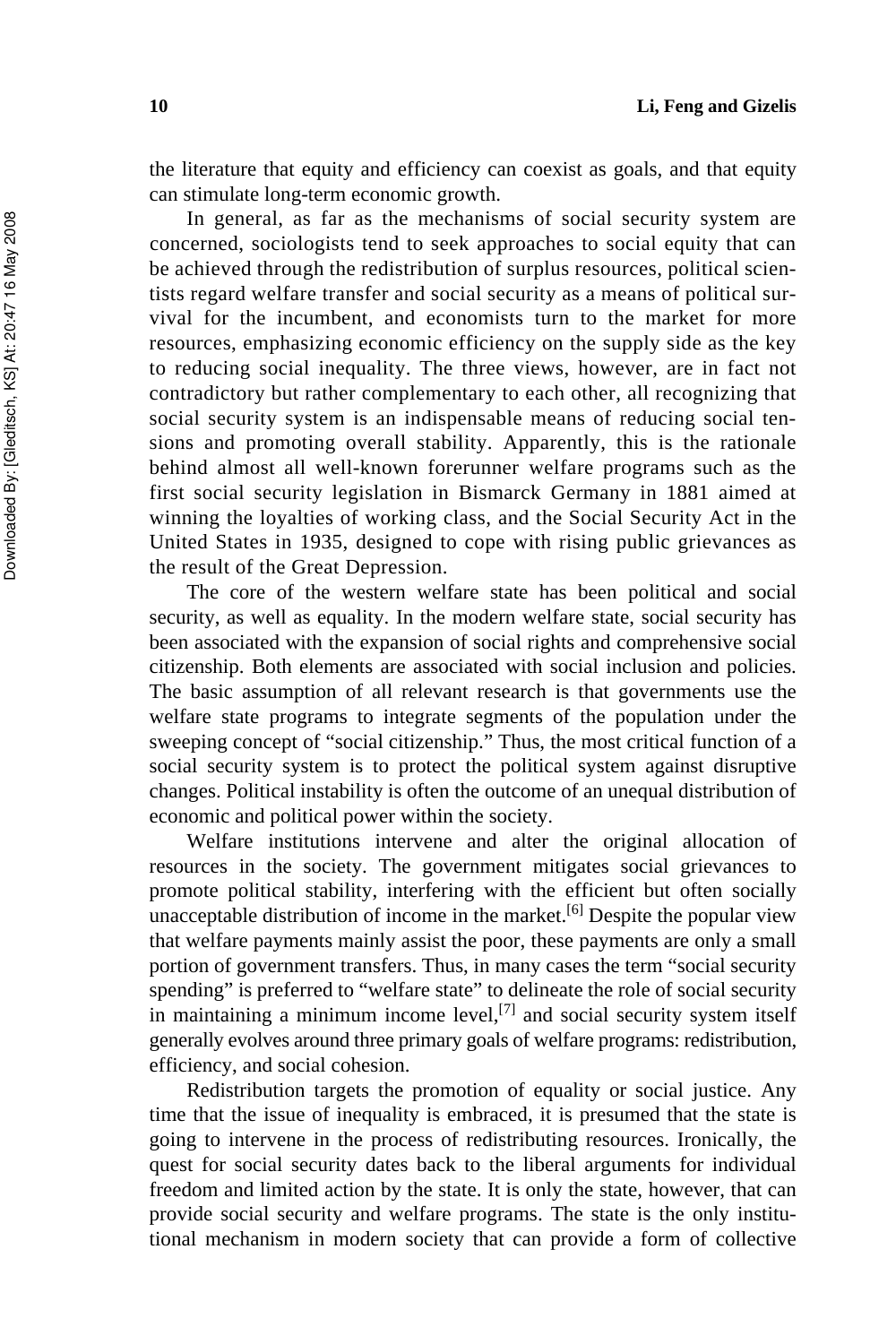intervention to the demands for entitlements. States have the authority and the power to ensure that the redistribution is going to take place.

The problems of welfare expenditures arise from the supply-side. For instance, who is going to bear the costs? At what point do these costs produce more harm than good? Does the welfare state offer the opportunity for moral hazard and free riding? What remains critical, however, is that the social security system must be based upon a socially defined conception of what amount of welfare is enough. Demarcation lines are drawn by social consensus.<sup>[8]</sup> The goal of efficiency becomes pertinent, because of market imperfections (e.g. adverse selection and externalities), while social unity (i.e. consensus building) is one of the very initial objectives of the welfare state, through which the social security becomes a contributing factor to social integration. This aspect of the welfare state remains secondary in the literature, although it deserves further exploration as a positive externality of government intervention.

Even though inefficiencies may arise from the price discrimination process (redistribution includes different prices to different segments of the population and may create disincentives), there is no substantive trade-off between redistribution and the other goals of the welfare state.<sup>[9]</sup> The debate of equity (redistribution of resources to reduce inequalities of wealth) vs. efficiency (maximum production given available resources) remains an important issue for economic theory, since Kuznets<sup>[10]</sup> and Kaldor<sup>[11]</sup> reintroduced the topic in the mid-1950s. For any modern industrialized state, the question of economic efficiency and social equity touches upon the nature of the political and economic institutions that are socially acceptable.

In terms of long-term effects, institutional political stability depends on the consensus established between the government and the population.  $[12]$  A more egalitarian distribution of resources is conducive to political stability and economic development. Long-term income inequality can be erosive to the stability of the political regime. As a result, long term sustained economic development can be undermined by a severely unequal distribution of income. For example, Malaysia's New Economic Policy (NEP) is an informative illustration of using welfare transfers to reduce long term income inequality among the three ethnic groups and to maintain regime stability in the long run.

The interactive relationship between equity and efficiency enhances the argument that resource redistribution and political consensus building are compatible as well. In the long run, the need to redistribute resources is simple: to avoid political violence caused by economic inequality. In this context social cohesion implies that there is a core of values, perceptions, and beliefs that a critical mass of the population shares. These values permeate different ethnic, social, religious, or any other types of groups that may divide the society. According to the sociological theory of stratification,  $^{[13]}$  resource redistribution tends to follow the power structure of stratification, and yet technological innovation is a generator of surplus resources that boost the state's wealth. By enhancing political stability, welfare spending indirectly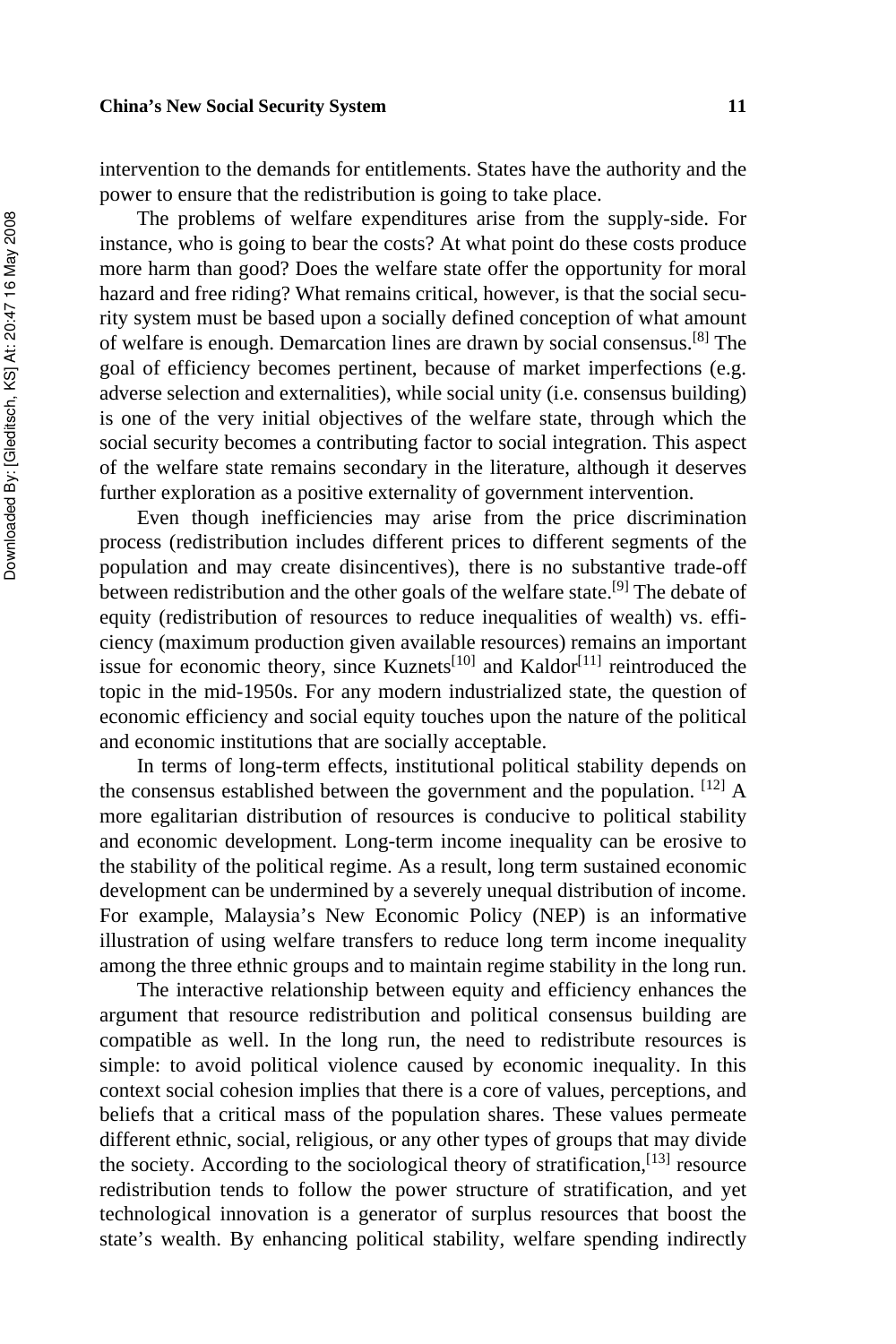affects the level of economic growth. Similarly welfare transfers tend to reduce the level of income inequality that is inhibitive for economic growth.

Equity and efficiency may be compatible in the long-run, but not in the short run. Even more important, an effective income distribution is a longterm goal for governments, whereas avoiding political disruptions a shorterterm objective. Nevertheless, welfare transfers can reduce political violence in the short term, while in the long-term maintaining the level of income distribution at an acceptable level allows the welfare state to enhance institutional stability. Malaysia applied welfare programs that improved income distribution in the long term and through that mobilized the population around the common goal of economic development. In contrast, South Korea's welfare policies were more of short-term time span, targeting short-term political consensus to keep the growth momentum going. Hence, efficient redistribution of resources that reduces inequality is a long-term goal.

Welfare states that are sustainable and consistent through time can reduce income inequality and enhance the long-term stability of the political system. In the short-term, however, welfare programs are targeting political instability that can be immediately threatening to the political system. In this case, redistribution may reduce the probability of regime change, but it will not necessarily reduce income inequality. Governments may choose to attract groups that are essential for their survival, thinking about their short-term interest in remaining in power. In this case, inequality may actually increase among the various groups. A welfare system becomes efficient if the short-term goals do not undermine the long-term goals of equity and consensus-building.

It is fairly well established that political stability and economic growth are also interconnected.<sup>[14]</sup> Very few researchers have actually connected income distribution with political stability. Muller's<sup>[15]</sup> article deals with regime type, income inequality, and political violence. The critical question is whether income inequality causes political violence, regardless of level of development. If income inequality does not have any significant effect on the level of political violence, then any highly developed country should not consider income inequality a political issue.

Muller concludes that there is a definite positive relationship between political instability and income inequality. His results confirm that a country cannot emphasize economic growth, while ignoring the macro-economic effects of income inequality. Moreover, intermediary regimes (in terms of responsiveness) are prone to political violence compared to those that have either low or high levels of political violence.<sup>[16]</sup> The relationship among political violence, income distribution, and welfare expenditures is critical, as it determines the extent to which income inequality causes political violence. The relationship between political instability and income distribution is a rather elaborate one. There is no indication that extreme inequality is the necessary and sufficient condition for political violence to ignite. Perceptions of the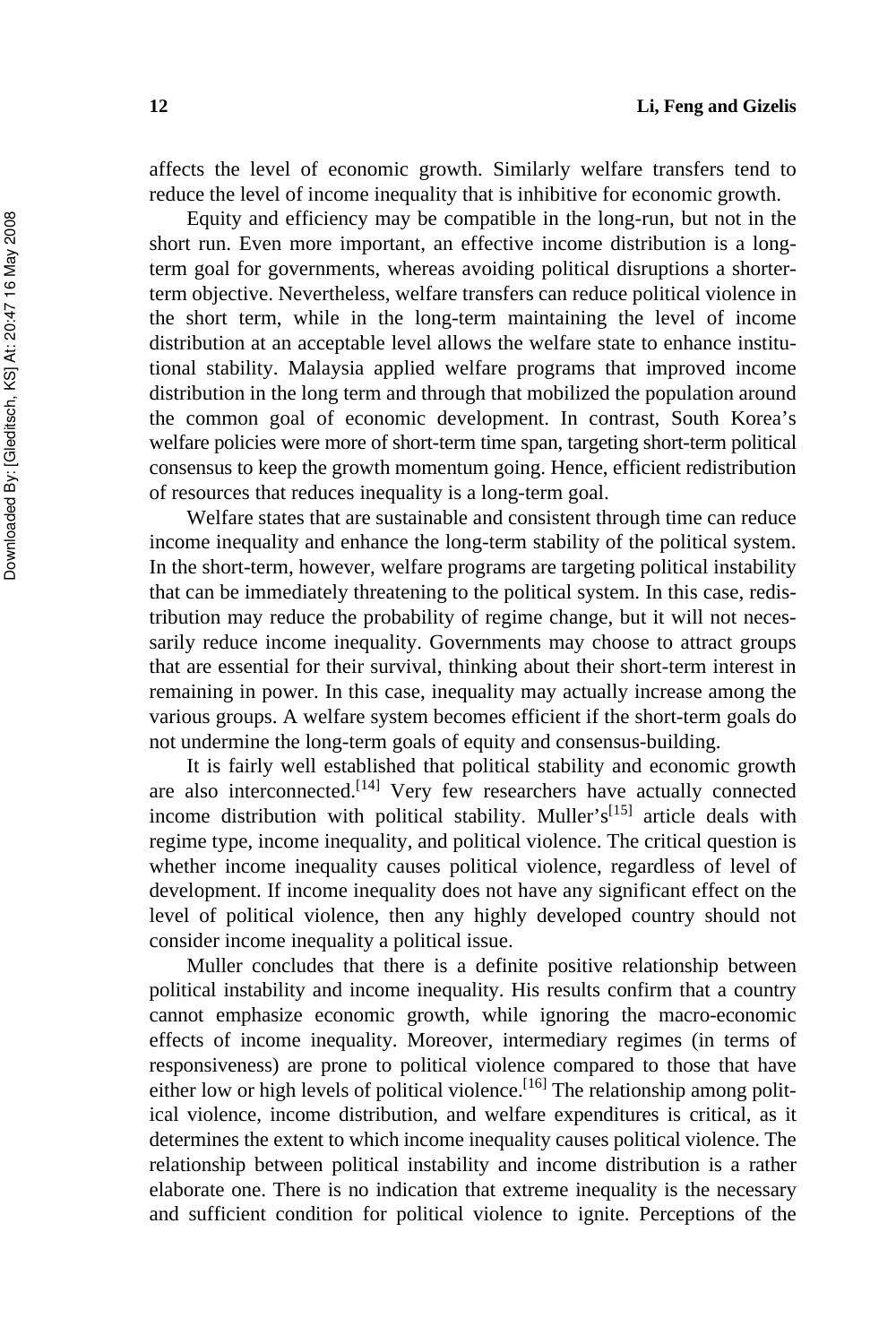actual level of deprivation of the various groups are also critical and they need to be present for an unequal distribution to generate political violence.

For any government, controlling political instability remains a practical goal. Aside from the eradication of the causes of political instability, it is common practice among all types of political systems to mobilize the population around institutions, which are acceptable either to a significant majority or to essential segments of the population. Welfare institutions were created as a response to the likelihood of political violence (Germany) or as an effort to unite the whole population in the common effort of warfare (England). Thus, welfare programs constitute an effort by states to build social cohesion and reduce the possibility of political violence. $[17]$ 

If we accept the argument that welfare programs reflect an attempt to create social cohesion, along with redistributing resources, then we can explore how the state uses its programs to promote sustained economic growth. This trend is not unidimensional, but it reflects the capacity of the state to interact with domestic and external economic and demographic factors.

In the long-term, political goals of income distribution and political stability are strongly related to the level of economic development. As the literature indicates, each variable is a critical part of the larger puzzle regarding the choices that governments make. Although trade-offs are present in any system, this line of reasoning does not always circumscribe social choices. The socio-economic theories consider the welfare state a response to both industrialization and democratization.<sup>[18]</sup> Both processes alter fundamental social structures and create the necessity of a mechanism to integrate the society (modernization argument). The initial role of the welfare state was to build the necessary social cohesion for sustained economic development. To secure the participation of all socio-economic classes in the productive process, the government needs to integrate the population. To that extent, the two functions of the welfare state—resource redistribution and social cohesion — are complimentary rather than antithetical.

#### **REALITY CHECK: PROBELEMS AND CHALLENGES OF CHINA'S NEW SOCIAL SECURITY SYSTEM**

Just like many other developing countries, how to reach a relative balance between resource redistribution and welfare transfer to promote a long-term economic growth appears to be a formidable task to China in its effort to build up an ambitious social security system because it is a precondition for the nation's political stability. The most obvious difficulty that lies ahead is how to redistribute the nation's wealth to narrow the gap between resource-rich regions and resource-poor regions. The imbalanced economic development between coastal regions and interior regions in the past decade has already generated inter-regional animosity, and in addition, growing inequality of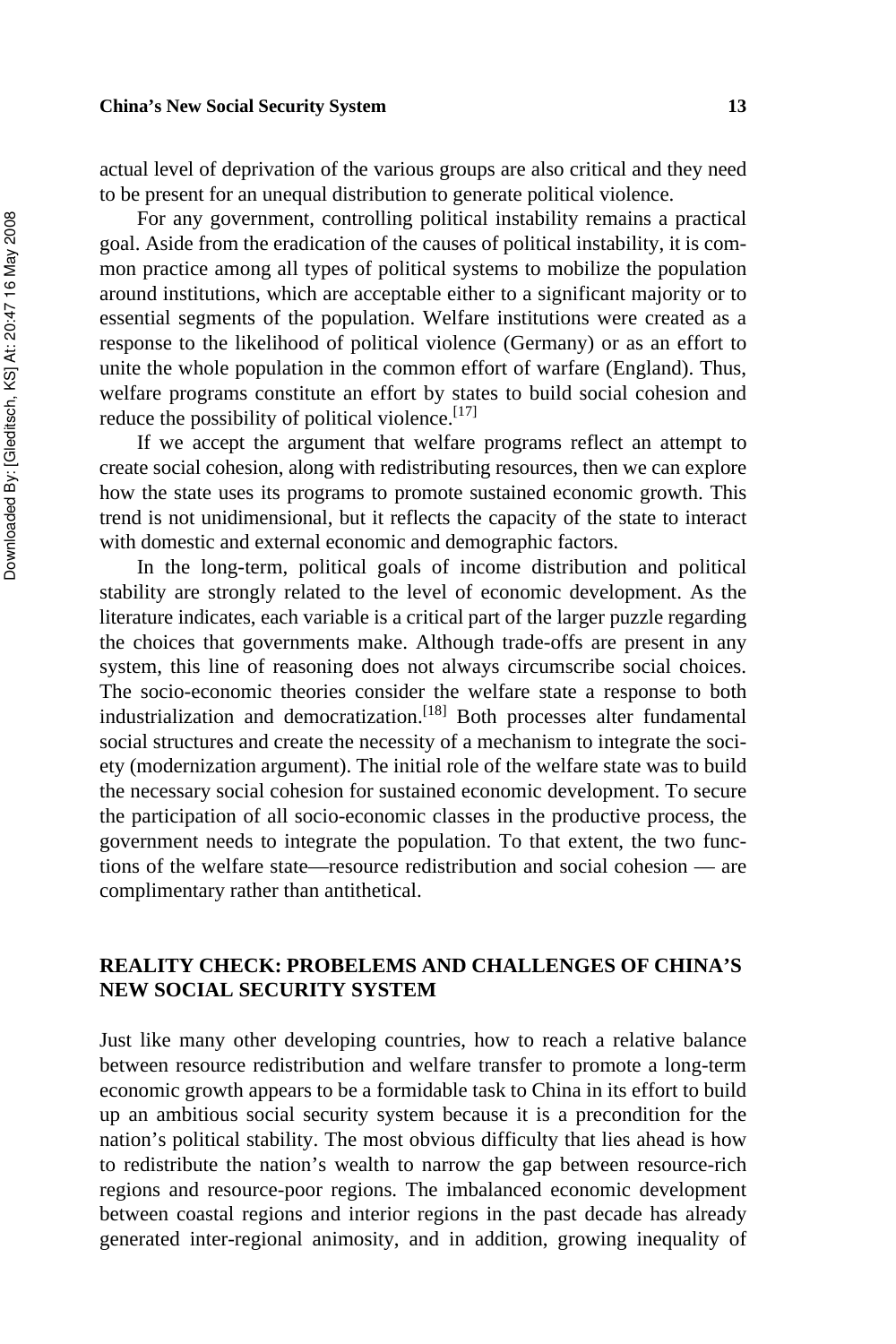incomes between occupational groups in cities further stratifies the society and aggravates tensions between social classes. Hence it becomes critical for the state to ensure a justice of resource redistribution for welfare transfer.

From socio-economic perspectives, problems encountered by China stem not merely from lack of sufficient funds, but more importantly from its overall structural strains — a combination of political, economic, and social constraints that hinder resource redistribution. Structurally, there is an incompatibility between liberalized economic forces and resistant political system as the latter itself is in fact in a painful, but reluctant transition in adjustment to the challenges brought up by reforms toward market-oriented capitalist economic system, though being labeled as "socialist system with Chinese characteristics." This incompatibility indicates that the concern over political stability has still remained a priority in the state's policy-making process in welfare transfer more resources are still being distributed to those less productive SOEs, and on the other hand, the structural incompatibility also leads to waste in resources allocation, and for worse, creates an ample room for official corruption.

Economically, a deepened economic restructuring (for example, the reform allowing for bankruptcy and privatization of state-owned enterprises) results in a dangerously high rate of involuntary unemployment, particularly in urban regions where state enterprises employees had once enjoyed full retirement pensions and medical benefits. In 1997, China's major cities' unemployment rate was 8–9 percent, and quickly passed over 10 percent, and reached about 15 percent by the year 2000.<sup>[19]</sup> Yet, lack of reemployment training programs, coupled with the not fully opened labor market, makes society more susceptible to instability.

Street protests and workers' strikes are not uncommon as frequently reported by overseas mass media (though not openly reported in China's state media). The nation is also plagued by rising crimes in cities. Because of this vulnerability, the state's resources have been disproportionally allocated to the maintenance a large corps of armed police for social control. Socially, China's decades' long enforcement of one-child family planning policy has produced an unintended social consequence — the withering of traditional family roles as a vital means of elderly support. A young couple, both as the only child of the family, experiences substantial difficulty in bearing the cost of taking care of four aged parents (his or her own parents and parents-in-law). This problem will be more acute in rural areas where social welfare protection is extremely weak.

While the pace of industrialization will inevitably weaken the traditional family structure as evident in many other counties, this transformation would be much harder for China as the social problems stemming from its one-child family planning will require more resources to make its comprehensive social security system sustainable. Another consequence of one-child per family policy is the forthcoming of aging population in China, which means society would have less and less productive population to support more and more retired labor. Hence, the congruence between the short-term and long-term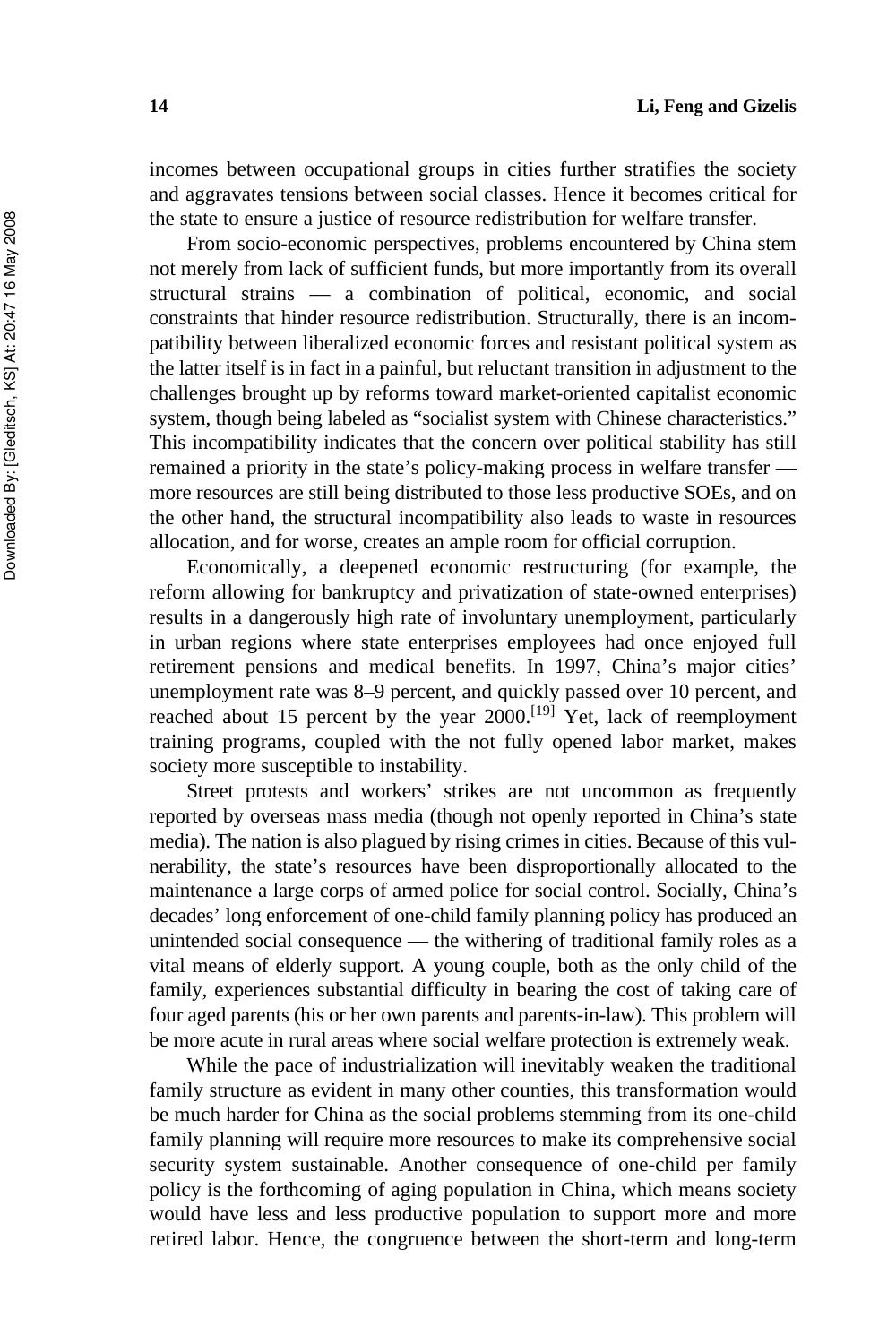goals of the state's social welfare policies becomes critical to ensure that the welfare transfer is to be carried out to the extent that it will not impede the economic development.

Yet to achieve social justice of resources redistribution hinges upon the logistical support of civil society. China, however, traditionally lacks the infrastructure of civil society. In the relevant literature, a civil society is commonly believed to be the source of societal wealth to be mobilized to bolster social welfare systems. As Mann<sup>[20]</sup> points out, a strong civil society is key to the power of a strong state to enforce its policy, not vice versa. In the case of China, the near absence of non-governmental charity organizations is a clear sign of a weak civil society. As compared with China, some developing countries such as Malaysia, South Korea, and Taiwan, made a great effort to build a civil society as a stepping stone for a unified social security system.

Although the size of the countries comparatively to China indicates significant differences in the design and the implementation of social security policies, two general rules are available to be a useful reference to China. First, a consistent effort must be made to bring harmony between resource redistribution and social justice. Secondly, a broad tax base must be created to generate resources needed for sustained economic growth, which is the indispensable supply-side of any kind of social welfare programs. Thus, a civil society paves the way for multiple-sources of funding for a social security system, and to achieve this goal, China seems to be left with only one choice: to reform its political system and make it compatible to market economy and representative democracy. Any detour from this goal would only yield short-term gains in return, but at the high cost of long-term benefits.

For China to develop the infrastructure of civil society, there is an urgent need to set up an effective legal system to protect the social justice of resource redistribution. In legality, China currently lacks a powerful legal-rational environment to effectively protect and enforce the implementation of its new social security system. From the 1950s until the end of the 1980s, China had no systematic legal codes relating to social insurance, and even in the past decade, China's legislature has been very slow in making social security and welfare laws.

The answer could be found in the limitation of China's own legal development. As in many other areas, China's legal system is, too, in transition, but whether the reform would bring the system toward formal legalism remains uncertain and questionable, $[21]$  for the existing political system remains resistant to any substantial change of legal codes to replace its conventional control mechanism characterized by top-down "administrative orders," which is considered to be the corner stone of China's social-legal system.

As we have learned from the experiences of many other developing countries, lack of legal-rational protection will make any kind of social security system less effective, and susceptible to politically motivated policy change of the incumbent government,<sup>[22]</sup> with the result that the system turns out to be a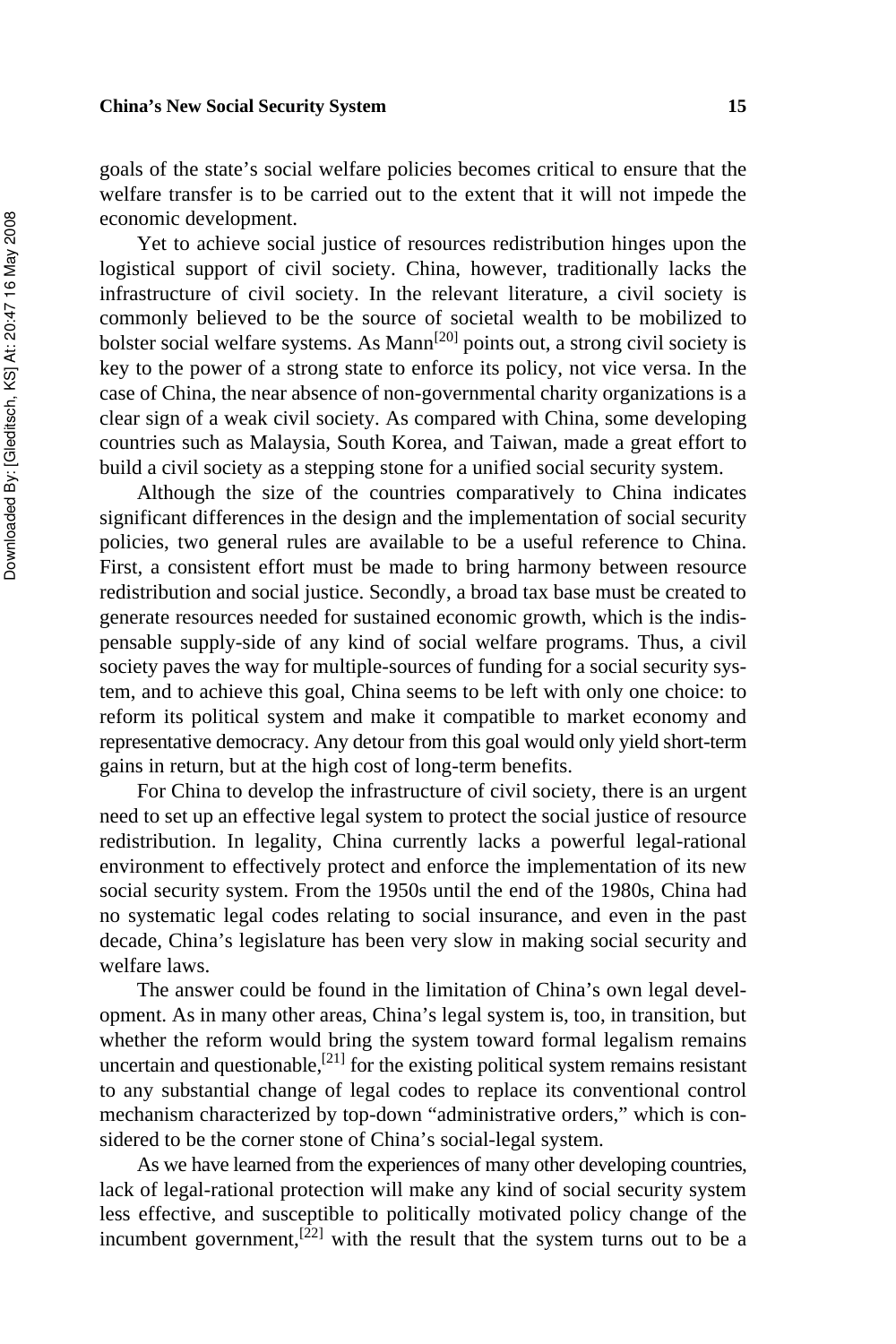source of reinforcing the existing inequalities rather than alleviating social poverty and tension as originally intended.<sup>[23]</sup> On the contrary, protective laws ensure the governmental commitment to a social security system to be improved by administrations in succession as clearly revealed in the social security history of many developed countries. Without laws, justice cannot be guaranteed in terms of the management and supervision of investment-based system of individual accounts. Nor can good returns for such investment be promised when market is not fully open.

Due to current structural constraints, China clearly lacks a broad tax base from which to generate revenues needed for the system. Even if China has some resources to start the system, the question is how long it would last. Even for those highly developed countries, it is not uncommon for them to be debt-ridden in financing social security, and the financial burden induced has become a primary motivation for reform in those countries.

Take the United States as an example. Though not labeled as a welfare state in a strict sense, the United States has the similar financial problem with its long-established social security system; in fact, the U.S. social security system is only a government pension system and its supporting resources are mainly acquired through worker payroll taxes, that is, as a worker pays in his/ her payroll taxes, he/she accumulates credits toward benefits. The current financial difficulty with the U.S. social security indicates payroll taxation is not sufficient to finance the system in the long run.<sup>[24]</sup>

As some scholars point out, the financial situation will become worse if those countries are experiencing fast aging population. Therefore, strategies in response to the problems have been proposed to reform the system by tapping more sources of revenues in order to increase economic efficiency and both inte-r and intra-generational equity. These strategies include: partially privatizing the social security system, investing part of the trust funds in the private securities for higher rates of returns, delaying the NRA (the Normal Retirement Age) from its current value of 65 to age 67, replacing social security with individual savings, and instituting employer-provided retirement savings.<sup>[25]</sup> The strategies aimed to improve social welfare programs in the western countries may well be a good lesson to be learned by China.

Therefore, what seems to be the most challenging task for China is how to finance its ambitious social security system. As a new social security system calls for more societal involvement in search for multiple sources of funding, there remains uncertain that how fast China will be able to generate enough founding sources for its new social security system.

The real difficulty lies not so much in cities but in the vast rural areas. For instance, there is a sharp disparity between economically advance coastal regions and economically backward interior regions in terms of peasants' personal income contributions to their old-age pension accounts. According to research data, in 1990, the aging population in China was 9 percent of the total population. The figure is expected to increase to 22 percent and 26 percent by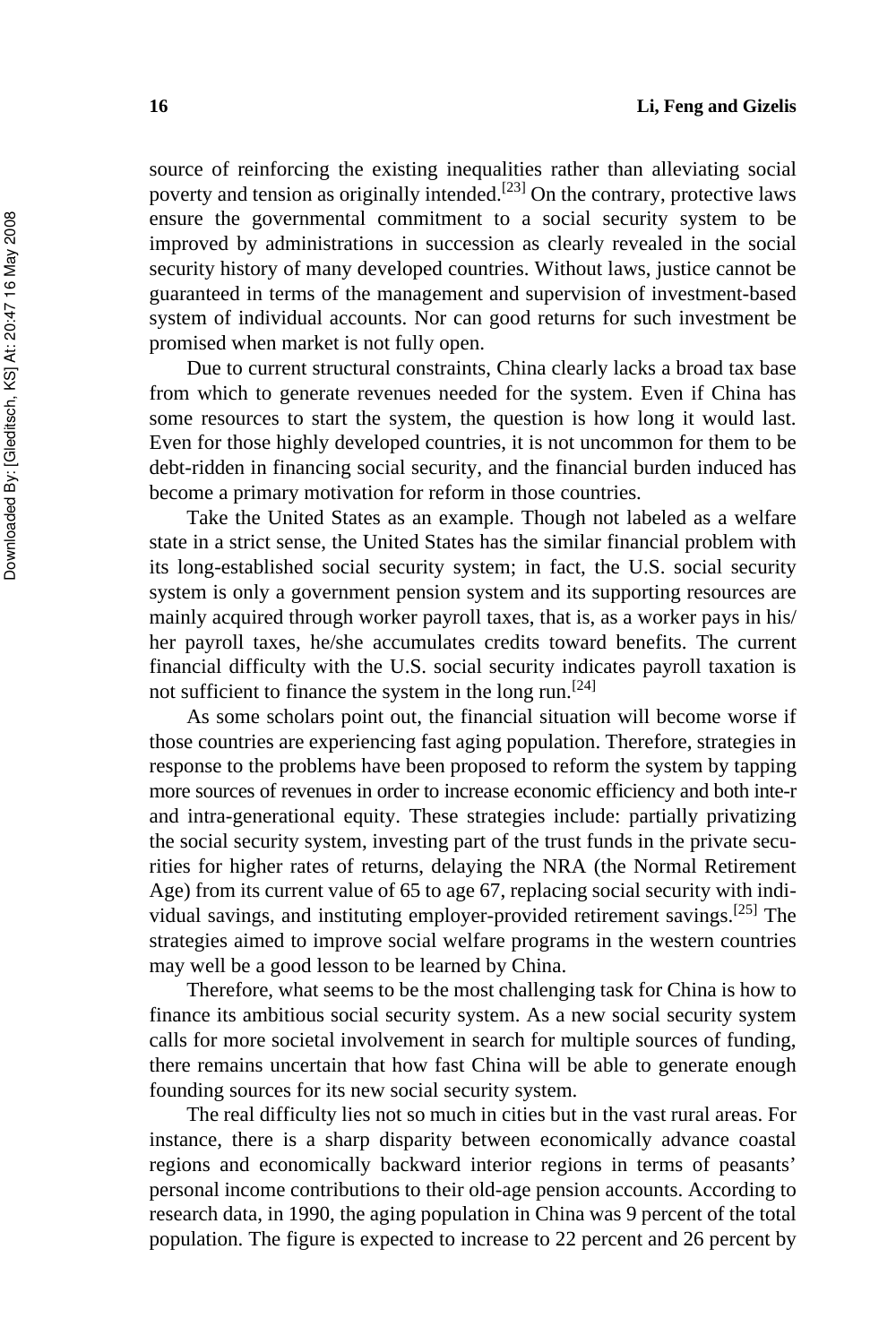the year 2030 and 2050, respectively.<sup>[26]</sup> These figures are important because most of aging population are and will still be in rural areas where historically there has been a very slow of welfare transfer. As  $\text{Ding}^{[27]}$  warns, as one-child family planning shrinks the family size and industrialization attracts more rural young adults to cities, the traditional family-support system (i.e., dependency of aging parents on their adult children for a living) is collapsing. Therefore, if there is no basic social security net, the rural aging population will cause a serious social problem.

Nevertheless, China's peasants have no enthusiasm for incomes contribution to their individual accounts of old-age pensions. Recent statistical data indicate that there are only less than 20 percent of rural population that have participated in the old-age insurance, the majority of which come from four coastal provinces: Jiansu, Zejiang, Guangdong, and Shandong.

Even so, as Yang<sup>[28]</sup> points out, for those who have already joined the program, their average personal contribution is about 250 RMB out of yearly income 3000 RMB, which is far from what they will actually need to support themselves by the time they are retired from work. For example, if a peasant starts his personal contribution to his retirement account at the age of 40, he would only get 27.5 RMB for his monthly allowance by the age of 60, much lower than the poverty line measured by China's own living standard. The above calculation, however, does not include the inflation factors that would push the living cost even higher. Liang <sup>[29]</sup> also warns that China's entry into the WTO would add more uncertainty to peasants' social security even in economically advanced rural areas as TVEs, currently the main source of peasants' welfare funds, would inevitably encounter a ruthless competition in the world market and face more risks of being bankrupt. If that happens, resource depletion would be a major setback to not only the welfare transfer process but also to sustainable economic development.

China's peasants' incomes have increased slowly in the past two decades with this growth disrupted by a reverse trend in some years when the nation was hit hard by natural disasters such as flooding along the vast Yangtze River areas. How to raise the incomes of peasants is one of the key topics in China's current research in rural social security system because it has direct association with the future of the new system that is aimed to combine social funding with individual accounts.

One proposed solution is to raise the price of agricultural products, or increase the government subsidies. Chen<sup>[30]</sup> argues that raising the price of agricultural products would be detrimental to long-term economic development, and he opposes too much government intervention and suggests that a better solution lies in technological innovation and restructuring agricultural production to fit into world market need in the face of globalization. But by citing the "Net Income Stabilization Plan" of Canada, Ding<sup>[31]</sup> contends that government intervention to protect the peasants' interest is necessary, especially after China's entrance into the WTO.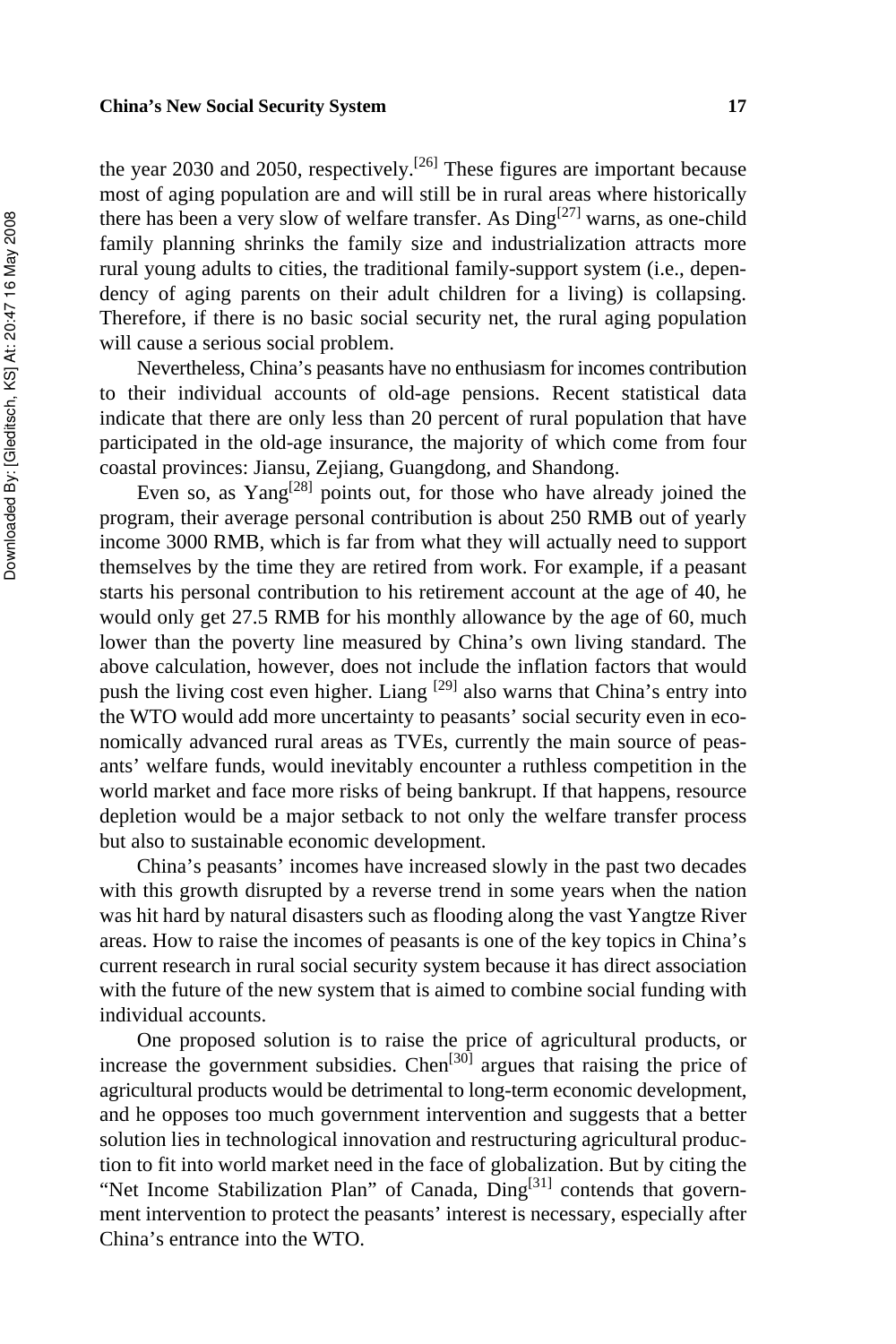Yet what we know is that government subsidies and price barriers will be quite limited under the regulations of WTO. Therefore, once peasants' incomes could not be increased to make them able to put more money into their individual accounts, then the amount the state treasury would contribute to keeping up the rural social security programs without risking slowing down overall economic growth is truly a dilemma that can not be resolved easily. Thus, before China's economy is fully developed, a unified social security system, like the one in the western countries, has a long way to go. It is most likely that in the foreseeable future, China's social security programs in most rural areas will still be largely limited to social relief and special assistance.

#### **CONCLUDING REMARKS**

Despite the existing problems, China's effort to build up its new social security system has so far been impressive, particularly in urban regions where progress has been made in the extension of labor insurance coverage to both public and private sector workers. Growth of private enterprises and the rise of middle class strata as a new social stratum will push China move further into market-oriented economy to generate more resources to be redistributed in welfare transfer. As discussed previously, the taxation system can be an effective means in accumulating revenues to finance social welfare programs, and China's on-going taxation reform targeted at the new rich is one substantial step toward broadening its tax base.

Also, an impressive progress has been made in resource-rich coastal rural areas in terms of social security coverage. In the past two decades, China's private enterprises increased dramatically in number, among which township and village-based enterprises (TVEs) play a crucial role in contributing to social security net. According to China's 2000 *Year Book of Statistics*, there are more than twenty million TVEs in China.<sup>[32]</sup> Wealth generated from these enterprises has become a vital source of funding for local peasants' welfare. Since the bulk of profits are retained within the community, most benefits of TVEs growth remain in the community.

But concerns are now expressed about how to manage social security funding more efficiently without creating burden for local enterprises to jeopardizing economic incentives,[33] and how to convert local resources into an income stream to maximize the interests of peasants. Critics also point to problems arising form local governments intervention in TVEs to undermine their effective incentive structures.[34] With these concerns, Zhou Xiaochuan, currently president of People's Bank of China contends that less government involvement in managing the social security fund is key to the guarantee of efficiency and he proposes that there is a need to establish a "quasi-government administrative agency responsible for the administration of social security fund."[35]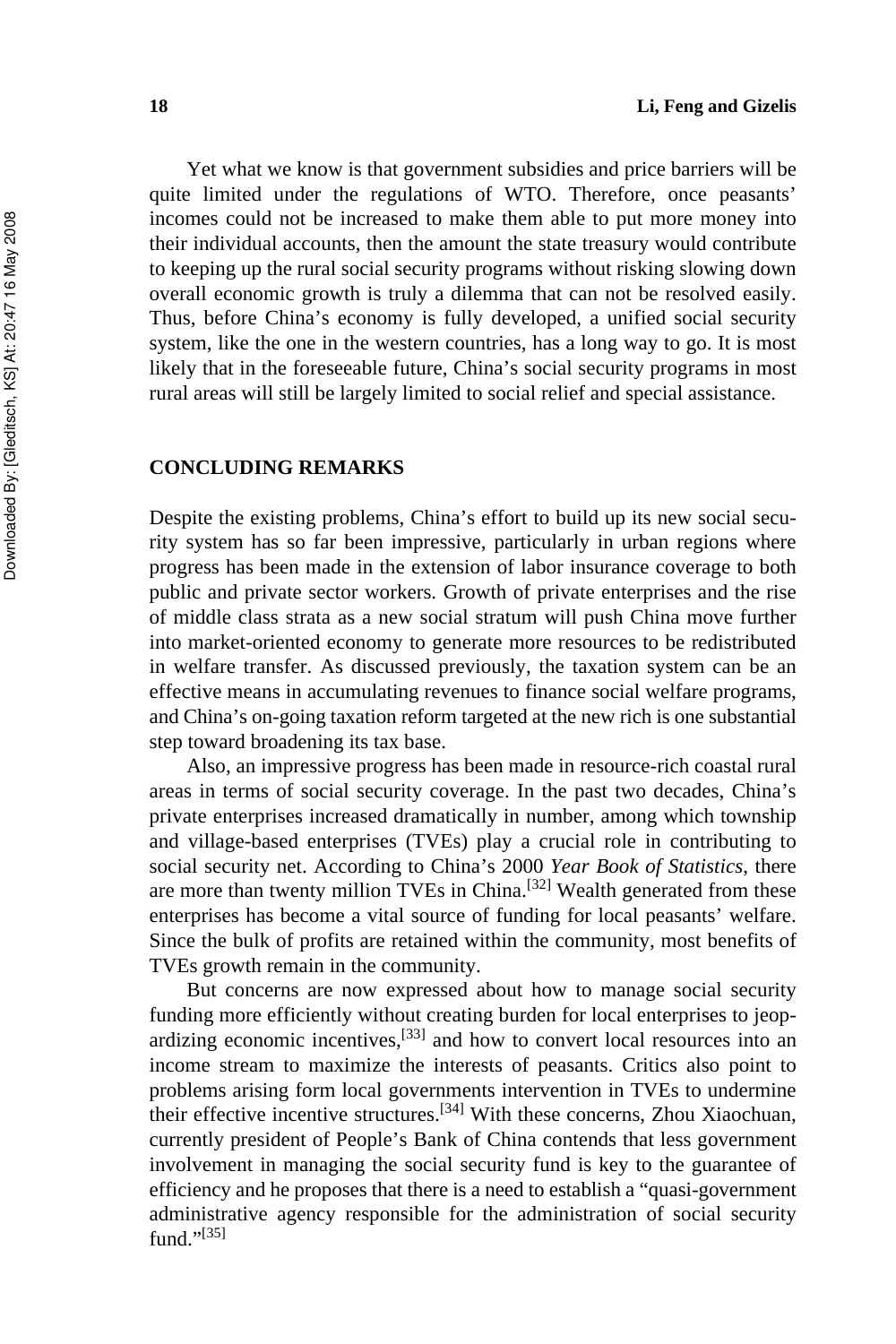Since the early 1990s, China has gradually transformed its unique "pay-as-you-go" system to a partially funded system based on individual accounts. The success of such transition toward investment-based system requires the future growth of aggregate wages for workers as well as the growth of capital market. Thus China's reform in its financial market will be critical in the future for a high return of investment which would make a partially funded system more sustainable.

According to Dai's<sup>[36]</sup> research, there is an ample room for development of commercial insurance in China's medical care market. According to his research statistics, in the late 1990s, there was a 200 billion RMB market for medical care in China, of which 30 percent came from social insurance, and only 1 percent from commercial insurance. It is therefore reasonable to expect that if China's economic growth could be sustainable, more individual incomes would stream into commercial insurance.

As Feldstein<sup>[37]</sup> comments, in a paper presented at the Beijing conference of the Chinese Economics Society, as more countries are shifting from "payas-you-go" system to funded system, China appears to be on the right track in social security reform. Feldstein makes an optimistic estimation about the future of such old age pensions system in China. When China's whole real aggregate wages grow at approximately 7 percent per year in the future decades, which is possible according to the World Bank,<sup>[38]</sup> along with the savings in a funded system with a 12 percent rate of return, then "one dollar saved at age 45 will grow to \$30 at age 75, about four times as much as in a PAYGO system in an economy;" therefore, "the funded system can provide the same level of benefits with a saving rate equal to only one fourth of the rate of tax required in the PAYGO system. If the PAYGO system requires a tax equal to 20 percent of wages to provide a given level of benefits (e.g., benefits equal to 60 percent of concurrent wages), a funded system with a 12 percent rate of return on capital (in comparison to the 7 percent rate of growth of aggregate real wage) can provide the same benefits with savings equal to 5 percent of wages."<sup>[39]</sup>

Clearly, one direct benefit of funded system is to relieve the financial burden of the state and tax burden of society, thereby helping stimulate a longterm economic growth (but the problem is how to raise the funds). Yet the question remains as to whether China is able to keep up with the current economic momentum. However, if the funded system is primarily based on investment in government bonds and bank deposits (as China is currently doing), a high rate of return would be questionable in the long run. Thus opening financial market is essential in China's ongoing social security reform.

Chu, Song, and Deng, $[40]$  too, expressed an optimistic about the enormous potential for China's commercial insurance market, and believe that the significant increase in per capita income of China by predicting its annual growth rate of no less than 6–7 percent would provide an ample room for the development of citizens' life insurance in private insurance sectors.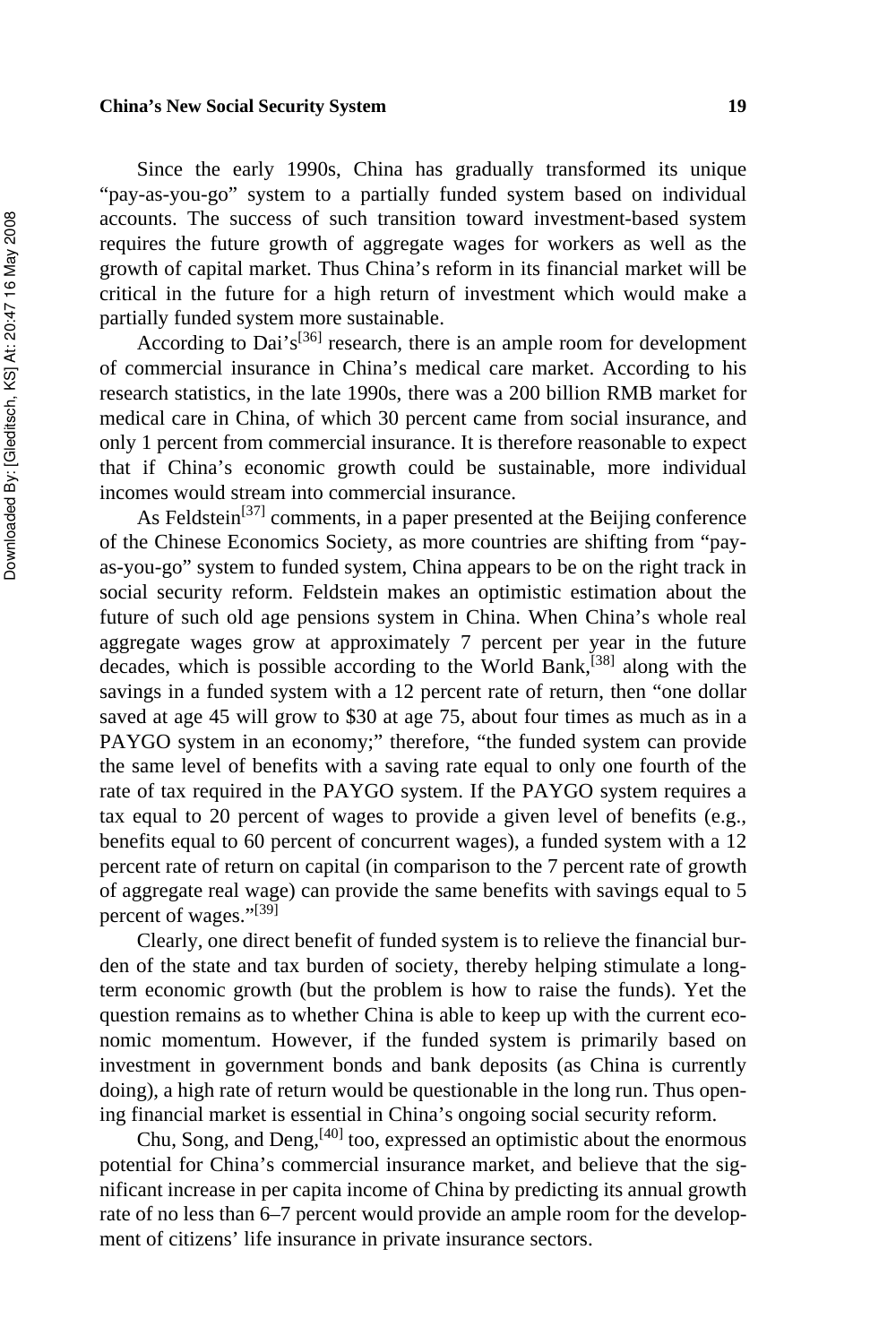Song and  $Chu^{[41]}$  suggest that the way to ensure the funding sources for a social security system, as in the case of the United States, is to explore an international financial market of risk options for high return. But they seem to forget that by most accounts, China is incomparable to the United States in terms of its history and political arrangements. So the future of China's effort to fully develop its new social security system will again depend upon both the sustainable economic growth and the reform on its political infrastructure, because to successfully manage huge social security fund investment and make it grow over time requires a strictly supervised administration in addition to a group of professional experts.<sup>[42]</sup> Without these preconditions, any attempt for China in the future to explore high-yield, but risky international financial market would be unlikely to succeed.

#### **REFERENCES**

- 1. Gough, I.; Wood, G *Insecurity and Welfare Regimes in Asia, Africa and Latin America: Social Policy in Development Contexts*; Cambridge University Press: Cambridge, 2004.
- 2. Zheng, G. *On Social Protection System with Chinese Characteristic;* University of Wuhan Press: Wuhan, China, 1997.
- 3. Lippit, V. D. *The Economic Development in China;* M.E. Sharpe: Armonk, NY, 1987; 150.
- 4. Date issued by Institute of Rural Development of Social Sciences, China Acadamy of Social Sciences as reported in, Bao Kan Wen Zai (News Digest) **1996**, *10*: 24.
- 5. Baldassari, M.; Piga, G. Distributive Equity and Economic Efficiency: Trade-Off and Synergy. In *Equity, Efficiency, and Growth: The Future of the Welfare State*; Mario Baldassari, Luigi Paganetto, Edmund S. Phelps, Eds.; Macmillan: London, 1996; 257, 258.
- 6. Scully, G. *Constitutional Environments and Economic Growth*; Princeton University Press: Princeton, NJ, 1991; 200.
- 7. Pampel, F. C.; Williamson, J.B. Welfare Spending in Advanced Industrial Democracies, 1950–1980. American Journal of Sociology **1988**, *93*, 1424–1456.
- 8. Offe, K. A Non-Productivist Design for Social Policies In *Social Policy in Transition: Anglo-German Perspectives in the New European Community;* John Ferris, Robert Page, Eds.; Avebury, UK: Aldershot, 1994; 87–90.
- 9. Goodin, R.; Le Grand, J. *Not Only the Poor: The Middle Classes and the Welfare State;* Allen and Unwin: London, 1987.
- 10. Kuznets, S. Economic Growth and Income Inequality. The American Economic Review **1955**, *XLV*, 1–28.
- 11. Kaldor, N. Alternative Theories of Distribution. Review of Economic Studies **1956**, *23*, 83–100.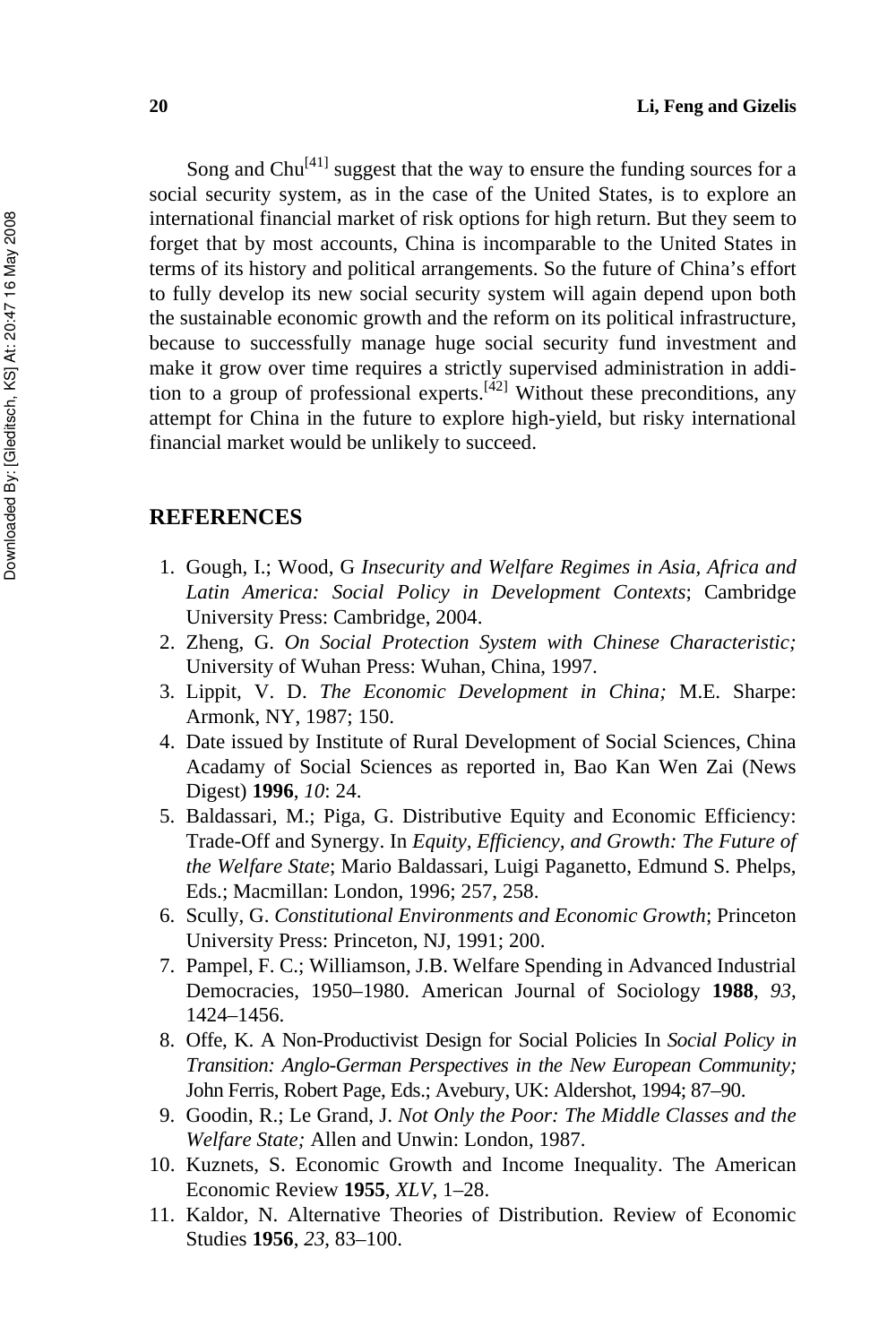- 12. North, D.C.; Weingast, B.R. Constitutions and Commitment: The Evolution of Institutions Governing Public Choice in 17th Century England. Journal of Economic History **1989,** *XLIX*, 803–832; North, D. C. *Institutions, Institutional Change and Economic Performance;* Cambridge University Press: Cambridge, 1990.
- 13. Lenski, G. *Power and Privilege: A Theory of Stratification;* McGraw-Hill: New York, 1966.
- 14. Barro, R. Economic Growth in a Cross-Section of Countries. Quarterly Journal of Economics **1991**, *106*, 408–443; Alesina, A.; Roubini, N.; Özler, S.; Swagel, P. Political Instability and Economic Growth. Working Paper No. 4173. NBER: Cambridge, MA, 1992.
- 15. Muller, E. Income Inequality, Regime Repressiveness, and Political Violence. American Sociological Review **1985**, *50*, 47–61.
- 16. Muller, E. 1985. Income Inequality, Regime Repressiveness, and Political Violence. American Sociological Review **1985**, *50*, 47–61.
- 17. Feng, Y.; Gizelis, I. Building Political Consensus and Distributing Resources: A Trade-Off or a Compatible Choice? In *Economic Development and Cultural Change* **2002,** *51* (1), 217–237.
- 18. Wilensky, H. L. *The Welfare State and Equality: Structural and Ideological Roots of Public Expenditure;* University of California Press: Berkeley, CA, 1975; Peter Flora, John Alber. Modernization, Democratization, and the Development of Welfare States in Western Europe. In Peter Flora, Arnold Heidenheimer, Eds., *The Development of Welfare States in Europe and America*; Transaction Books: New Brunswick, NJ, 1981; Pierson, C. *Beyond the Welfare State? The New Political Economy of Welfare;* University Park, PA: The Pennsylvania State University Press, 1991.
- 19. Dai, W. "Demand of Medical Care in Rising Urban Population," an unpublished conference paper at Zhejiang University, 2000, Hangzhou, China.
- 20. Mann, M. *Sources of Social Power;* Cambridge University Press: Cambridge, 1986.
- 21. Li, J. The Structural Strains of the Socio-Legal System in China: Toward Formal Legalism? International Journal of Sociology of Law **1996**, *24*, 41–59.
- 22. Ahmad, E.; Dreze, J.; Hills, J.; Sen, A., Eds. *Social Security in Developing Countries;* Clarendon Press: Oxford, 1991.
- 23. Benda-Beckmann, F. von; Benda-Beckmann, K. von; Casino, E.; Hirtz, F.;Woodman, G.R.; Zacher, H.F.,Eds. *Between Kinship and the State: Social Security and Law in Developing Countries;* Foris Publications: Dordrecht, Holland, 1988.
- 24. Kotlikoff, L. Privatizing Social Security at Home and Abroad. The American Economic Review **1996**, *86* (2), 368–372.
- 25. Diamond, P. Proposals to Restructure Social Security. Journal of Economic Perspectives **1996**, *10* (3), 67–88.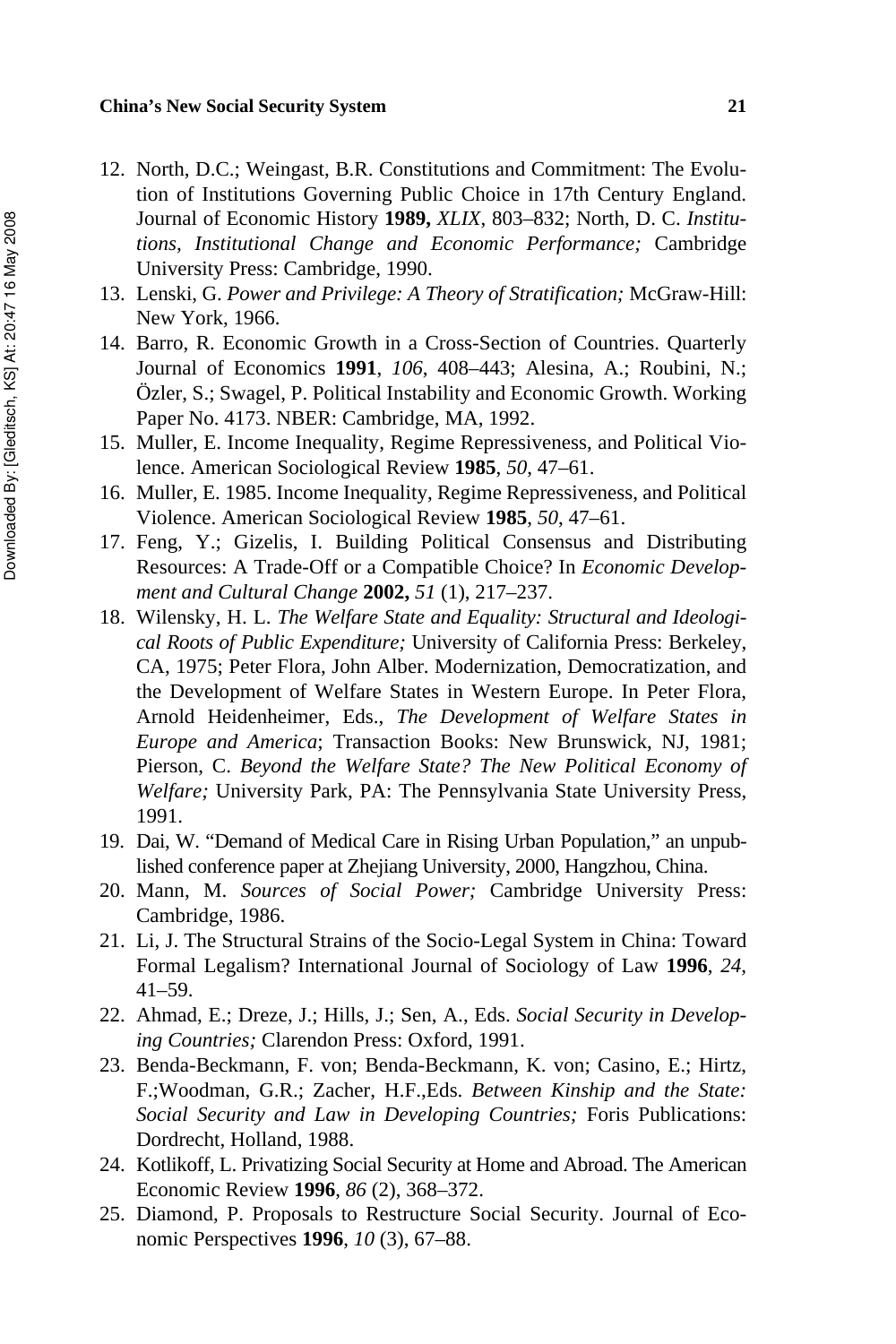- 26. Wen, H.; Ting, C. Jian She Zhong Guo Te Se De Nong Chun She Hui Bao Zhang Ti Xi (To Construct the Rural Social Protection System with Chinese Characteristics). Dong Yue Run Tan (Dong Yue Forum) **2000**, *21*(6), 72–75.
- 27. Ding, S. Jin Ji Fa Zhan Duei Nong Chun Ja Ting Yang Lao Zhang de Ying Xuiang (Impacts of Economic Development On Old Age Insurance in Rural Areas). Hua Zhong Cai Jing Da Xue Xue Bao (Journal of South Central University of Finance and Economics) **2000**, (4), 82–85.
- 28. Yang, L. Nong Chung Yang Lao Zhi Du Jian Se De Ke Xing Xin Feng Xi He Shi Kao (The Feasibility Analysis of Rural Old Age Insurance). Ren Ko He Jing Ji (Population and Economics) **1999**, *114*(3), 57–59.
- 29. Liang, H. Nong Chung Ju Ming Sheng Hou Feng Xian Yu Pao Zhang Xu Qiu (Rural Life Risks and Needs of Social Protection). Shang Hai Jing Ji Yian Qiu (Shanghai Economy Research) **2000**, *3*, 54–61.
- 30. Chen, G. Ti Kao Nong Chan Ping Jia Ge Bu Shi Nong Ye Fa Zhang De Chu Lu (To Raise the Price of Agricultural Products Is not a Solution To the Nation's Agricultural Economy). Xing Hua Wen Zai (XinHua Diagest) **1997**, *10*, 48.
- 31. Ding, W. Jia Na Da Nong Ming Shi De Shou Ru Zheng Ce Ji Wuo Guo Nong Chun She Hui Bao Zhang De Qi Shi (Canada's Farmers' Income Policies as a Reference to Our Nation's Rural Social Security System). Qing Dao Da Xue Xue Bao (Journal of Qingdao University) **1999**, *3*, 81–83.
- 32. China's 2000 Year Book of Statistics. China's State Bureau of Statistics Press, Bejing, China, 2000.
- 33. Zhang, J. Cong Chuan Tong Tu Ti Bao Zhang Zhou Xiang Xian Dai She Hui Bao Zhang (From Traditional Land-Based Insurance to Modern Social Insurance). Li Run Yue Tan (Theory Monthly) **1999**, *12*, 65–69.
- 34. Naughton, B. China's Reforms: Structural and Welfare Aspects: China's Institutional Innovation and Privitization from Below. The American Economic Review **1994**, *84* (2), 79–95.
- 35. Zhou, X. "Managing Social Security Fund," an unpublished conference paper presented in the Chinese Economics Society; Beijing, 2000.
- 36. Dai, W. "Demand of Medical Care in Rising Urban Population," an unpublished conference paper at Zhejiang University, 2000, Hangzhou, China.
- 37. Feldstein, M. "China's Pension System and Capital Accumulation," an unpublished paper presented in the Chinese Economics Society; Beijing, 1998.
- 38. World Bank. *Annual Report, 1997*; Oxford University Press: Oxford, England, 1998
- 39. Feldstein, 1998; 5.